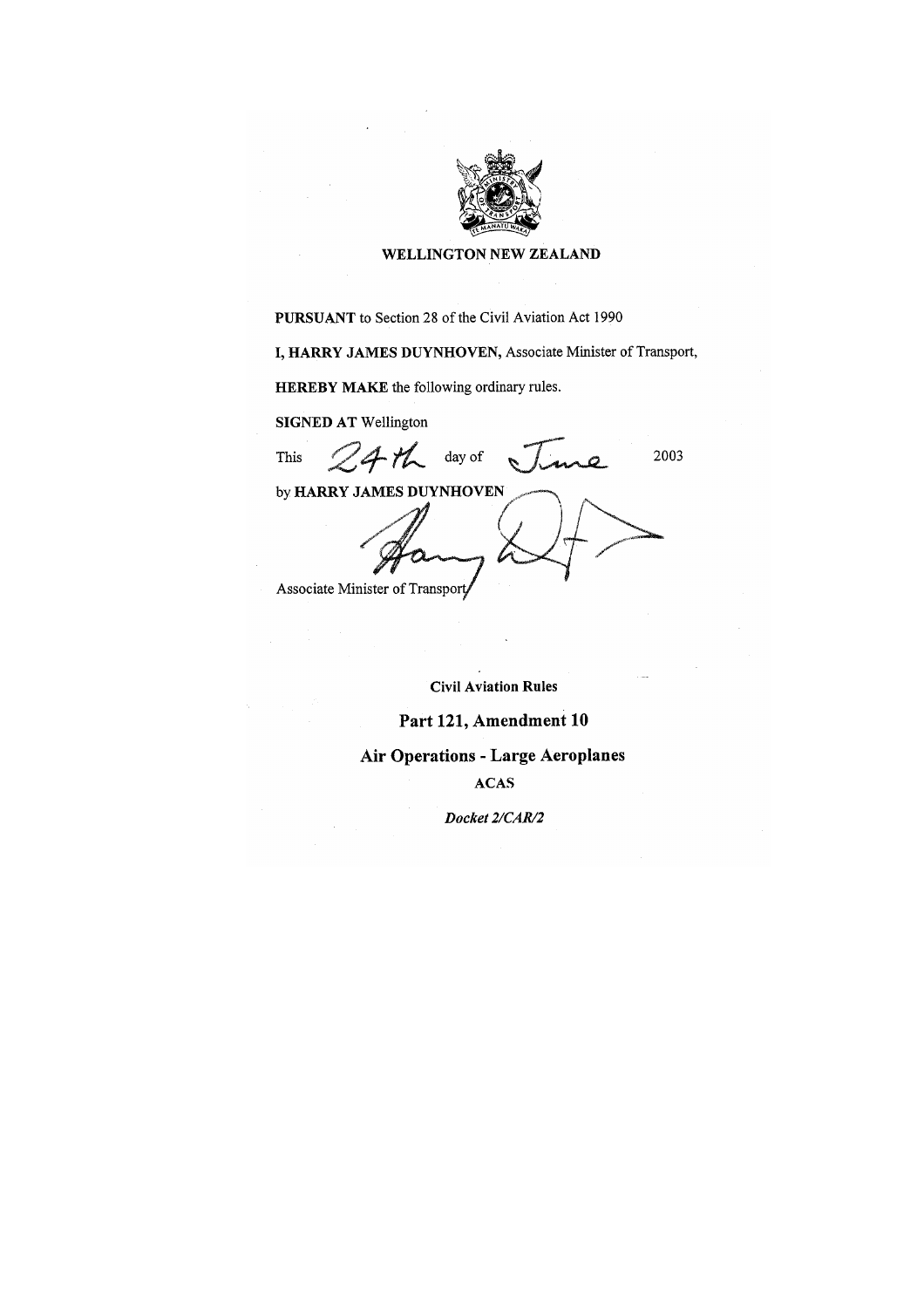## **Contents**

| <b>Subpart A-General</b>                                                        |
|---------------------------------------------------------------------------------|
|                                                                                 |
| <b>Subpart F-Instruments and Equipment</b>                                      |
|                                                                                 |
| Appendix B - Instruments and Equipment Airworthiness Design<br><b>Standards</b> |
| <b>B11</b>                                                                      |
| <b>Consultation Details</b>                                                     |
|                                                                                 |
|                                                                                 |
|                                                                                 |
|                                                                                 |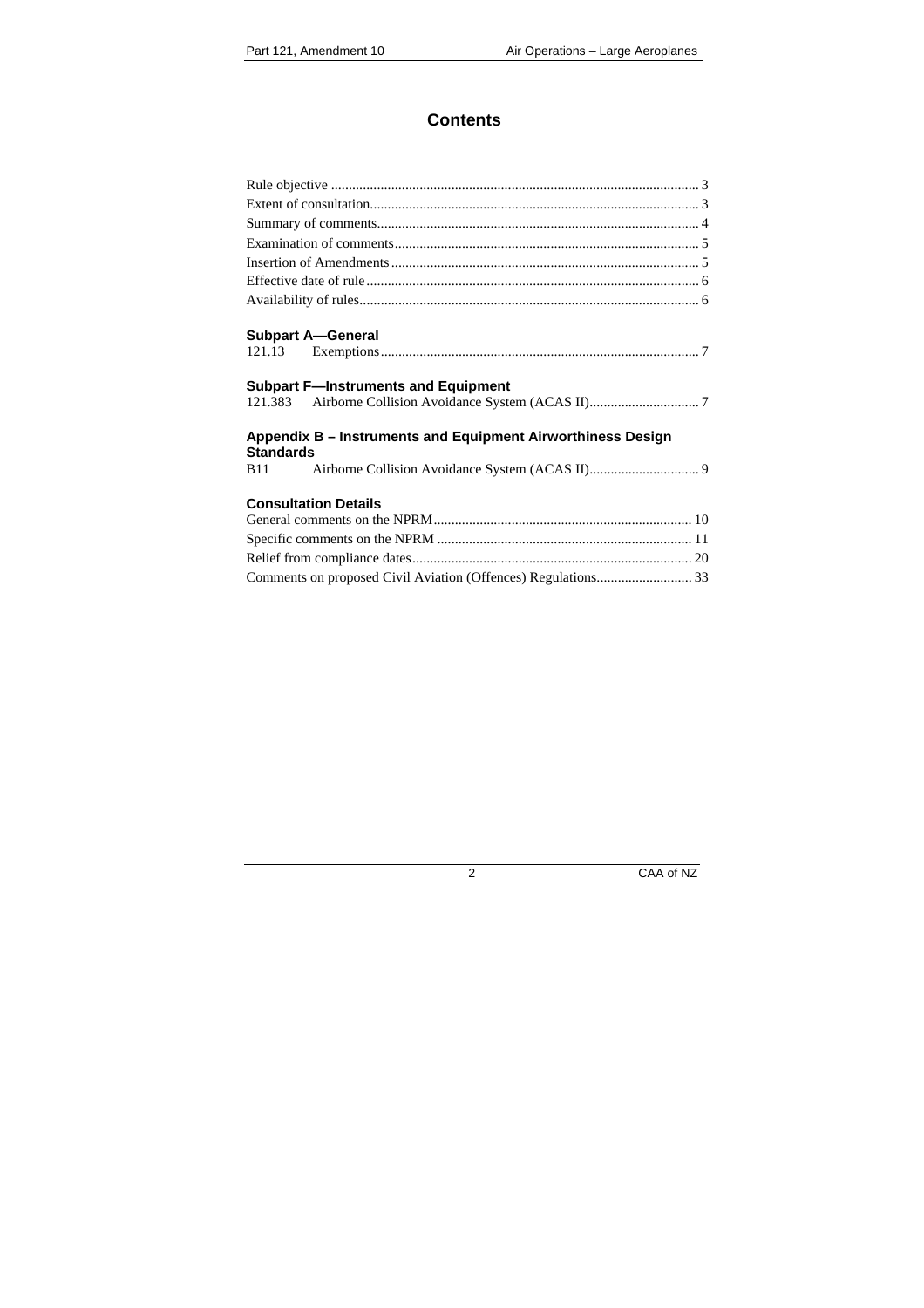## **Rule objective**

The objective of this rule is to require holders of air operator certificates to ensure that their aeroplanes used to conduct air operations under Part 121 after the effective date of this rule are equipped with an airborne collision avoidance system (ACAS II) with effect from various dates prescribed in the rule.

## <span id="page-2-0"></span>**Extent of consultation**

<span id="page-2-1"></span>In August 2001 the Civil Aviation Industry Rules Advisory Group (CIRAG) Executive accepted the terms of reference for the establishment of a Technical Study Group (TSG) to participate in a rulemaking project to introduce New Zealand requirements for airborne collision avoidance systems in accordance with the ICAO standards. The details of this proposal have been developed in consultation with the TSG under the CIRAG consultative process.

Participants on the TSG were drawn from the following sectors of the aviation industry:

- (a) Air traffic services (ATS);
- (b) New Zealand Airline Pilots Association (NZALPA);
- (c) Part 121 operators;
- (d) Part 125 operators;
- (e) Operators of freighter aeroplanes;
- (f) Aircraft Owners and Pilots Association (AOPA);
- (g) Gliding New Zealand (GNZ).

In addition operators of sightseeing aircraft in the Queenstown area were briefed on the rule proposals and given the opportunity to provide feedback.

A total of four TSG meetings were held from August 2001 to November 2001.

A Notice of Proposed Rulemaking, NPRM 02-02, containing the proposed rule to require Part 121 aeroplanes to be equipped with ACAS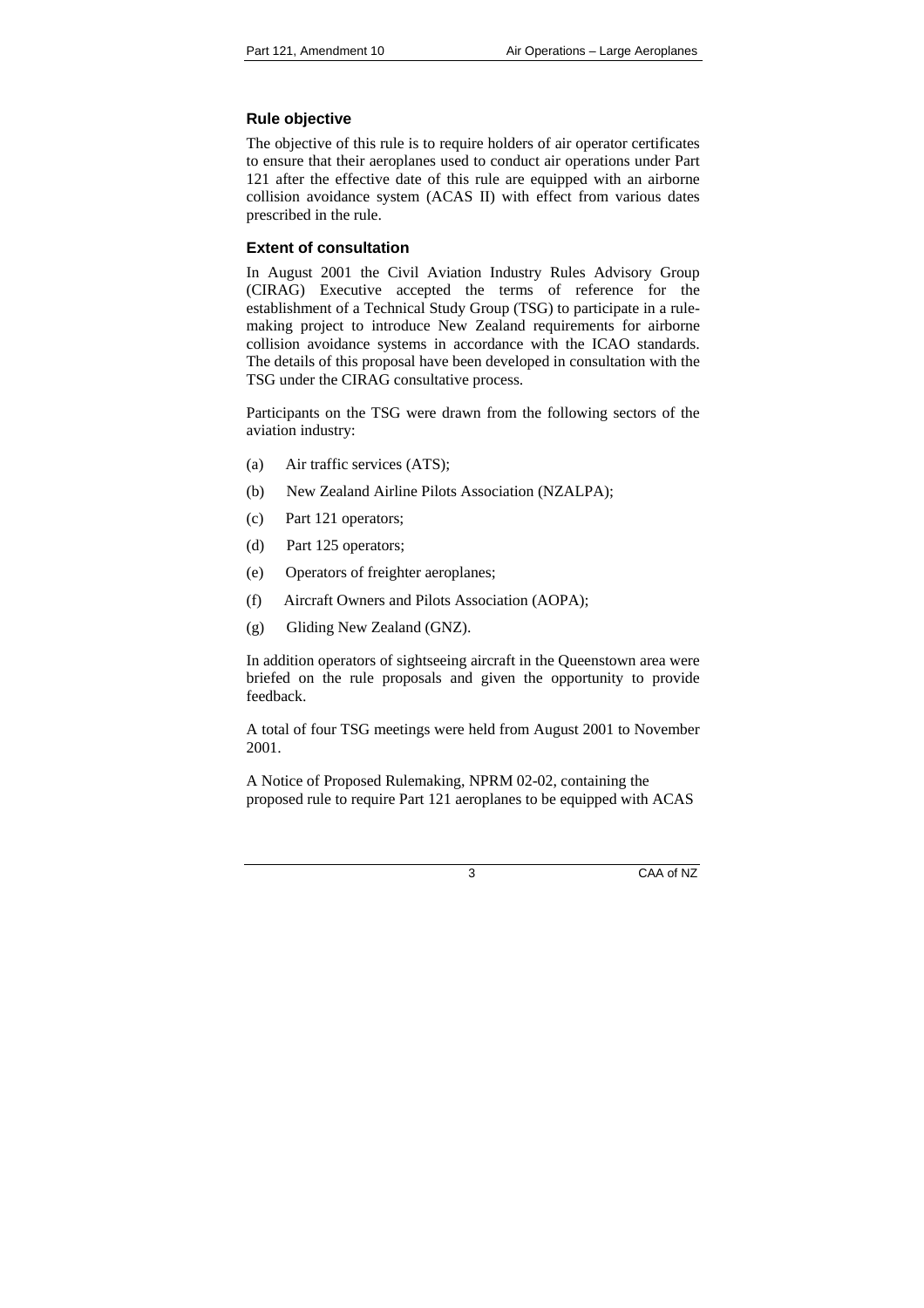II was issued for public consultation under Docket 2/CAR/2 on 14 December 2001.

The publication of this NPRM was notified in the Gazette on 13 December 2001 and advertised in the daily newspapers in the five main provincial centres on 15 December 2001. The NPRM was published on the CAA web site and mailed to identified stakeholders including representative organisations who were considered likely to have an interest in the proposal.

A period of 84 days was provided for comment on the proposed rule.

## **Summary of comments**

Eleven written submissions and one oral comment were received on the NPRM. No commenters questioned the safety benefit of ACAS II. The issues of concern to commenters arose primarily from the cost of fitting ACAS II equipment to existing aeroplanes and the possible implications for glider flying.

<span id="page-3-0"></span>Gliding New Zealand (GNZ) expressed concerns over the possibility that additional areas of airspace would be designated transponder mandatory as a consequence of aeroplanes being required to be equipped with ACAS II. GNZ also expressed concerns that the Part 91 rule clarifications removed an understanding that they considered existed which allowed gliders to operate in transponder mandatory airspace with "Mode A only" transponders.

The Aviation Industry Association (AIA), which represents the great majority of Part 121 operators, expressed concern over the decision to issue the NPRM without further consultation. At that point the consultation had extended over four months with four half-day TSG meetings having been held. At the last of these meetings agreement was reached that the NPRM should proceed.

In their submission on the NPRM the AIA proposed alternative compliance dates by which existing Part 121 aeroplanes would have to be equipped with ACAS II. The AIA stated that acceptance of these alternative dates in the final rule would address their concerns over the consultation process.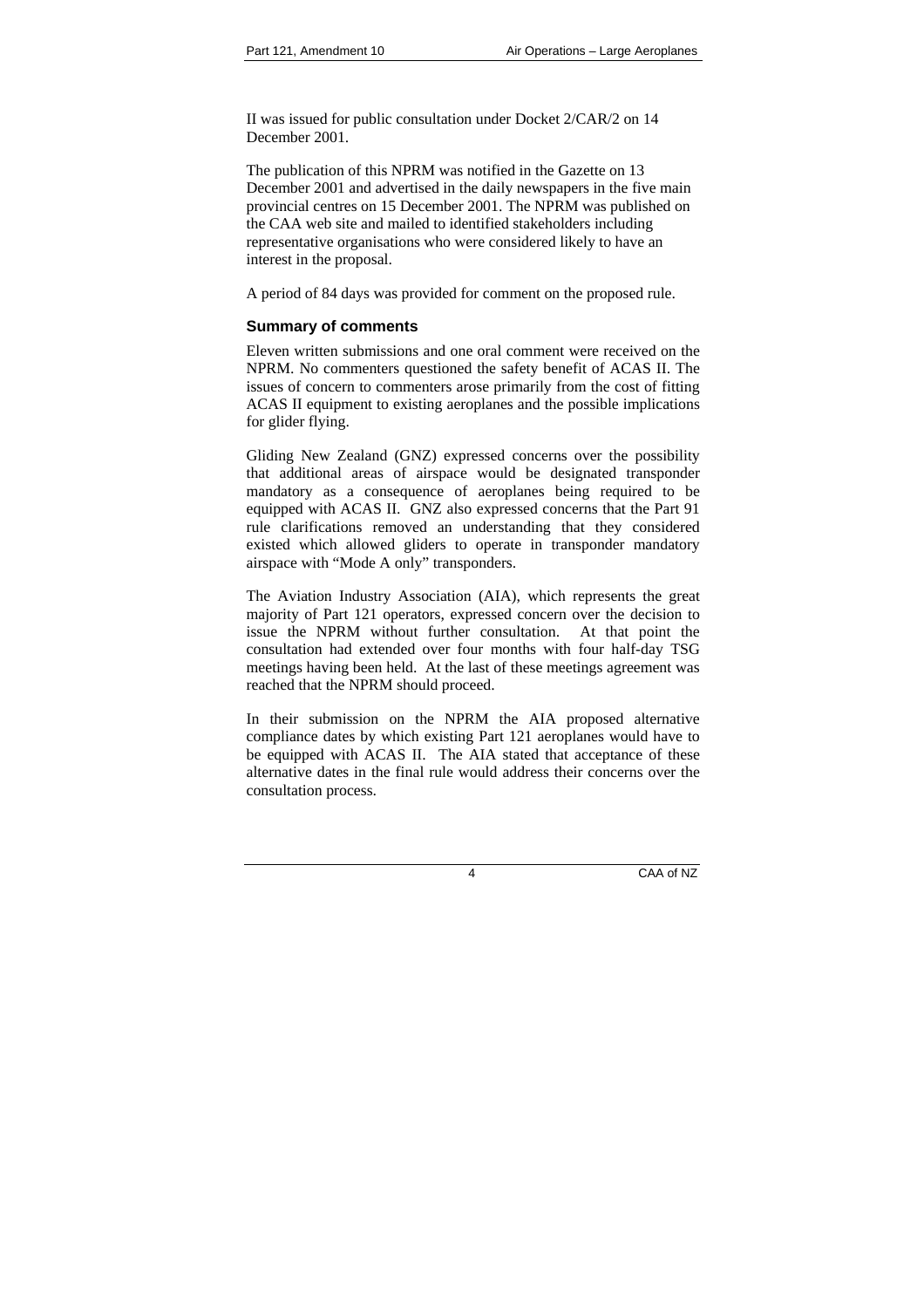After reviewing the AIA submission, the CAA sought further clarification on the impact of the proposed rule on AIA member airlines' fleets. The CAA then developed an amended rule proposal that provided some, but not all, of the relief sought on compliance dates. This relief was specifically targeted to those aeroplanes that the AIA submitted would be most affected by the ACAS II retrofit requirement proposals.

To provide certainty that all Part 121 aeroplanes would be equipped with ACAS II no later than one year after the applicable date prescribed in the amended rule, a new rule 121.13 was added that restricts the Director's power to grant exemptions from the rule requirements for ACAS II.

The amended rule proposals also include a requirement for piston powered aeroplanes to be equipped with ACAS II, consistent with the ICAO Annex 6 Part 1 recommendation that all aeroplanes be equipped with ACAS II.

The amended rule proposals were then circulated to all commenters and a period of 14 days was provided for commenters to respond.

The AIA responded that the amended rule proposals were largely accepted. Origin Pacific Airways responded that the proposed changes were acceptable.

The Airways Corporation of New Zealand responded to the amended proposal that they supported the inclusion of piston powered aeroplanes.

The rule as amended was then referred to Parliament's Regulations Review Committee before being signed by the Associate Minister of Transport.

## **Examination of comments**

Comments may be examined by application to the Docket Clerk at the Civil Aviation Authority between 8:30 am and 4:30 pm on weekdays, except statutory holidays.

## <span id="page-4-0"></span>**Insertion of Amendments**

<span id="page-4-1"></span>The amendments to the rules in this Part are reflected by: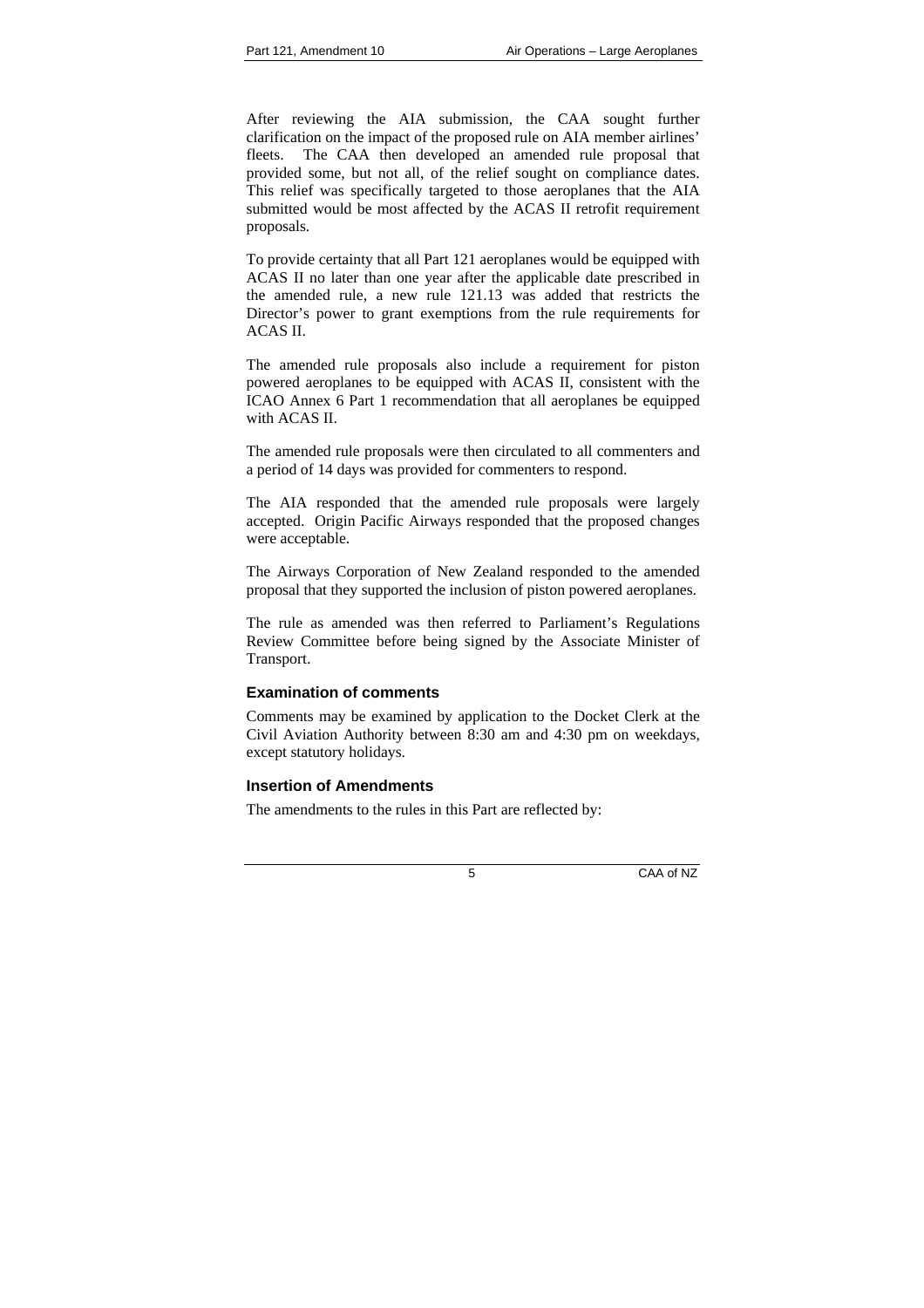- (a) the revocation and replacement of existing rules; and
- (b) the insertion of new rules.

### **Effective date of rule**

Amendment 10 to Part 121 comes into force on 1 August 2003.

## **Availability of rules**

Civil Aviation Rules are available from–

<span id="page-5-1"></span><span id="page-5-0"></span>CAA web site: http://www.caa.govt.nz/ Freephone: 0800 GET RULES (0800 438 785)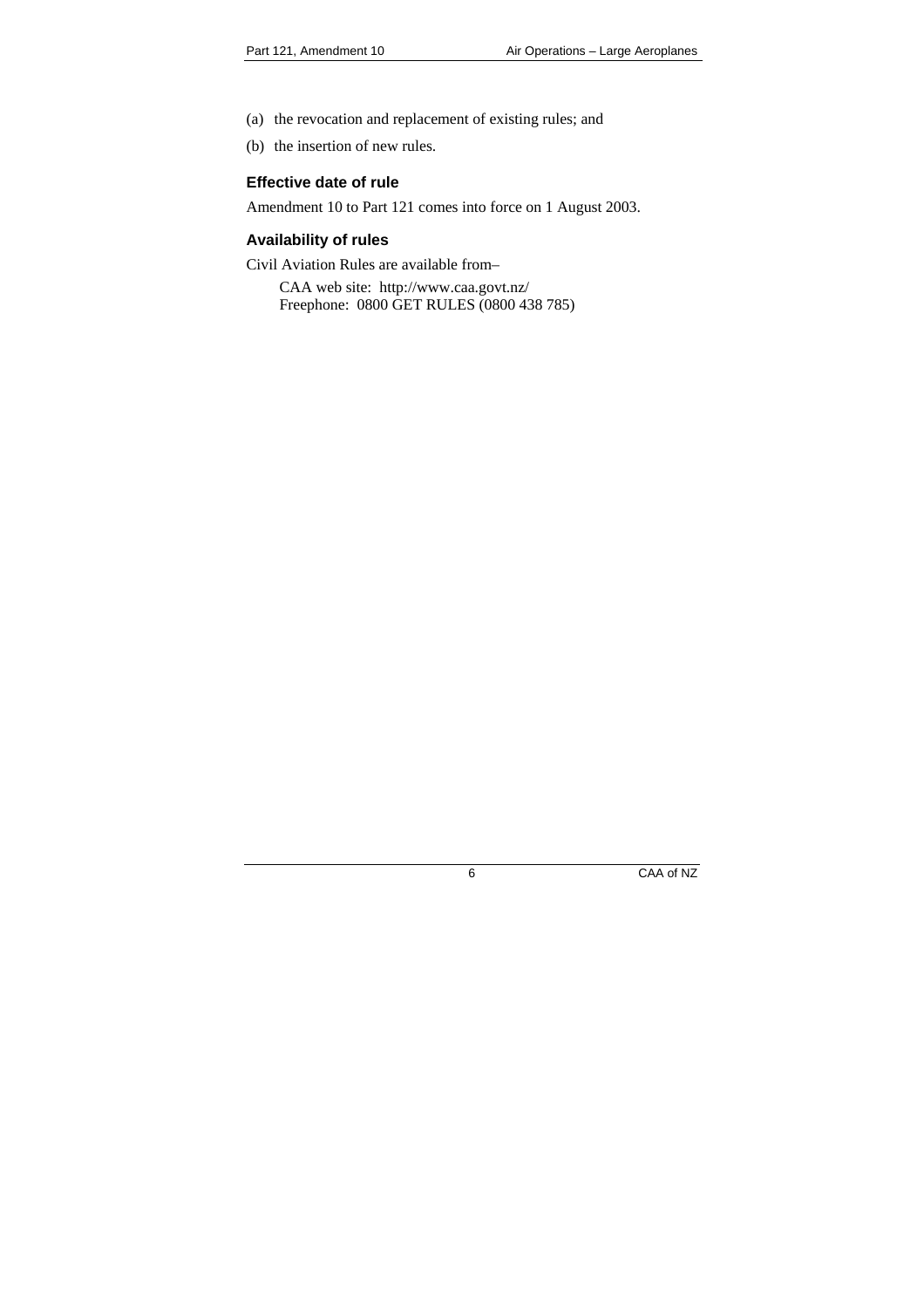# **Subpart A—General**

## **Rule 121.13** *is revoked and the following new rule is inserted:*

## **121.13 Exemptions**

(a) The Director may not grant an exemption from a requirement under 121.381 or 121.383 if the exemption would extend by more than one year the date by which an aeroplane must be equipped with any of the following:

- <span id="page-6-0"></span>(1) the applicable TAWS prescribed by 121.381;
- (2) an ACAS II prescribed by 121.383.

(b) Notwithstanding paragraph (a), the Director may not grant an exemption from —

- (1) the requirement under  $121.381(b)$  or  $121.383(b)(1)$  for an aeroplane with a passenger seating configuration of 40 or less seats if the details specified under 47.55(b) in respect of that aeroplane already appear in the New Zealand Register of Aircraft on 1 August 2003; or
- (2) the conditions to the requirements under  $121.381(c)$  or 121.383(b)(2).

## **Subpart F—Instruments and Equipment**

*The following new rule is inserted:* 

## **121.383 Airborne Collision Avoidance System (ACAS II)**

(a) Except as provided in paragraphs (b) and (c), a holder of an air operator certificate must ensure that an aeroplane being operated under that certificate is equipped with ACAS II.

<span id="page-6-1"></span>(b) A holder of an air operator certificate is not required to equip an aeroplane with ACAS II until —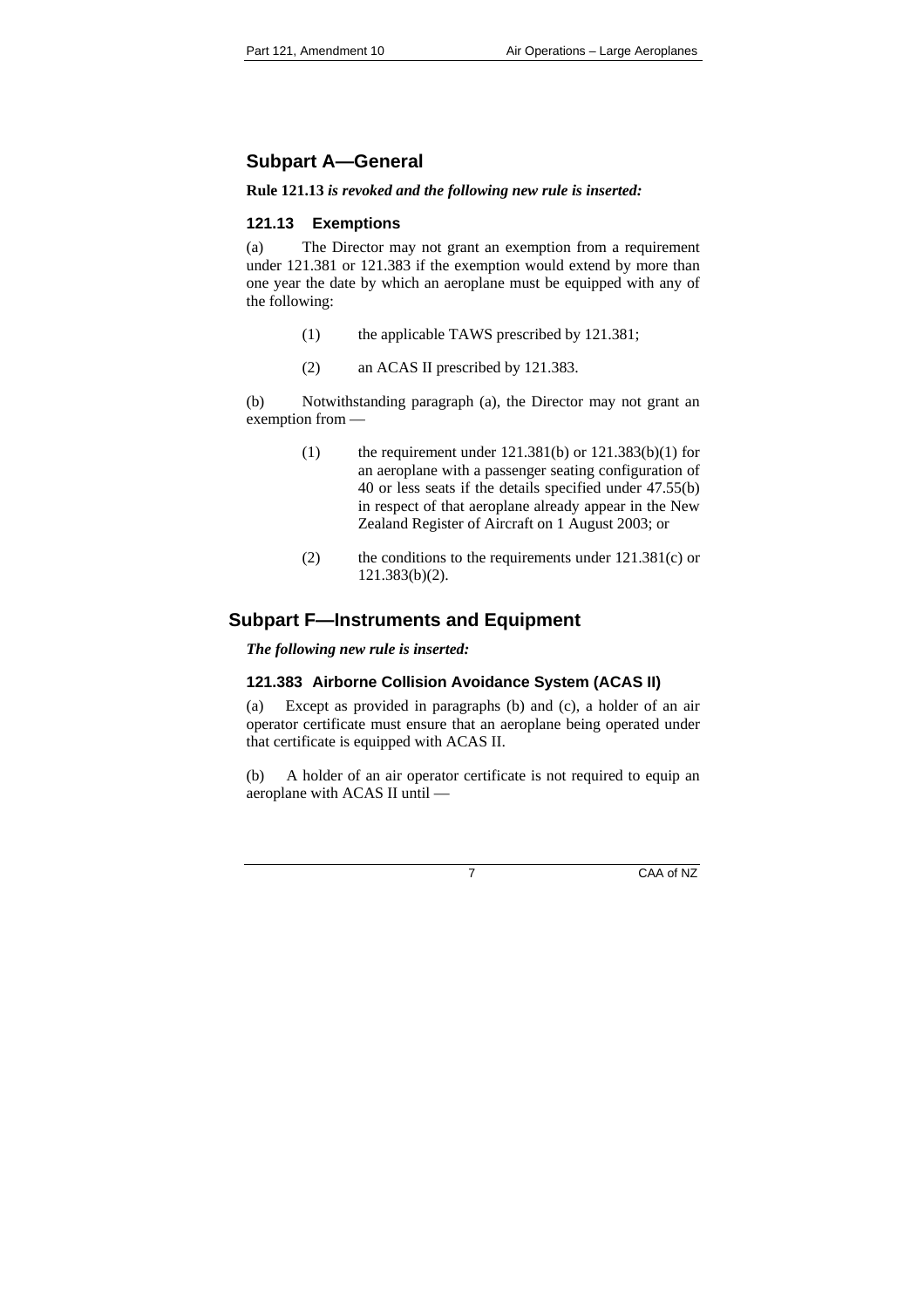- (1) 1 January 2005 if the details specified under  $47.55(b)$ in respect of that aeroplane already appear in the New Zealand Register of Aircraft on 1 August 2003; or
- $(2)$  1 January 2007 if—
	- (i) that aeroplane has a passenger seating configuration of 40 or less seats; and
	- (ii) the details specified under 47.55(b) in respect of that aeroplane already appear in the New Zealand Register of Aircraft on 1 August 2003; and
	- (iii) that aeroplane is being operated under that certificate before 1 October 2004; and
	- (iv) a plan certified by the certificate holder is submitted in writing to the Director by 1 October 2004 confirming that compliance with ACAS II requirements will be achieved by 1 January 2007; and
	- (v) the operation of that aeroplane after 1 January 2005 is conducted in accordance with an airborne collision risk assessment and risk mitigation programme that is acceptable to the Director.

(c) A holder of an air operator certificate conducting freight only operations with Convair 580 or F27-500 aeroplanes under that certificate is not required to comply with paragraph (a) if—

- (1) the details specified under 47.55(b) in respect of the Convair or F27 aeroplane already appear in the New Zealand Register of Aircraft on 1 August 2003; and
- (2) the Convair or F27 aeroplane is operating as a freight only aeroplane as at 1 August 2003; and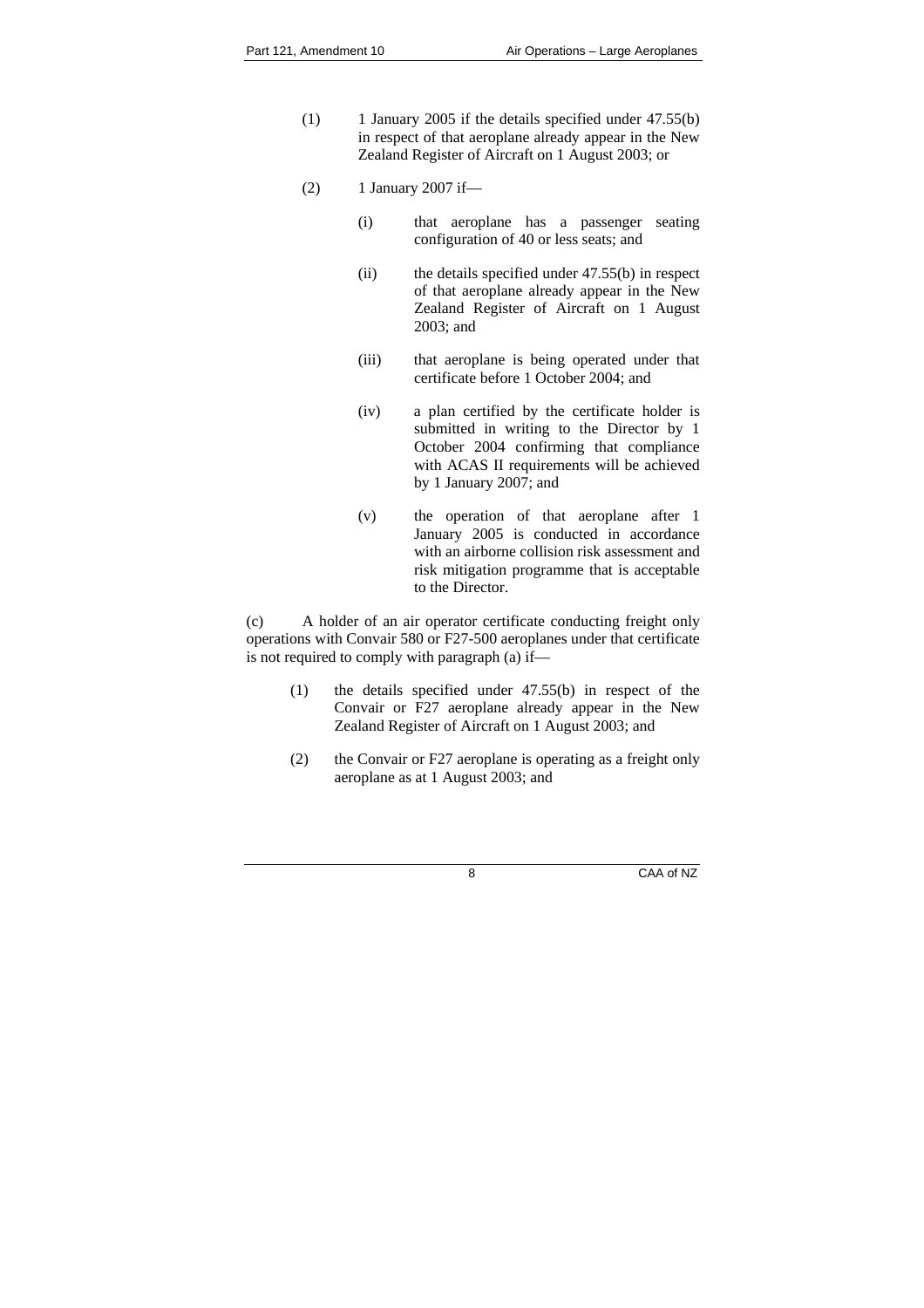(3) the operation of the Convair or F27 aeroplane after 1 January 2005 is conducted in accordance with an airborne collision risk assessment and risk mitigation programme that is acceptable to the Director.

## **Appendix B – Instruments and Equipment Airworthiness Design Standards**

*The following new rule is inserted into Appendix B:* 

## **B11 Airborne Collision Avoidance System (ACAS II)**

<span id="page-8-0"></span>ACAS II must meet the requirements of TSO C119b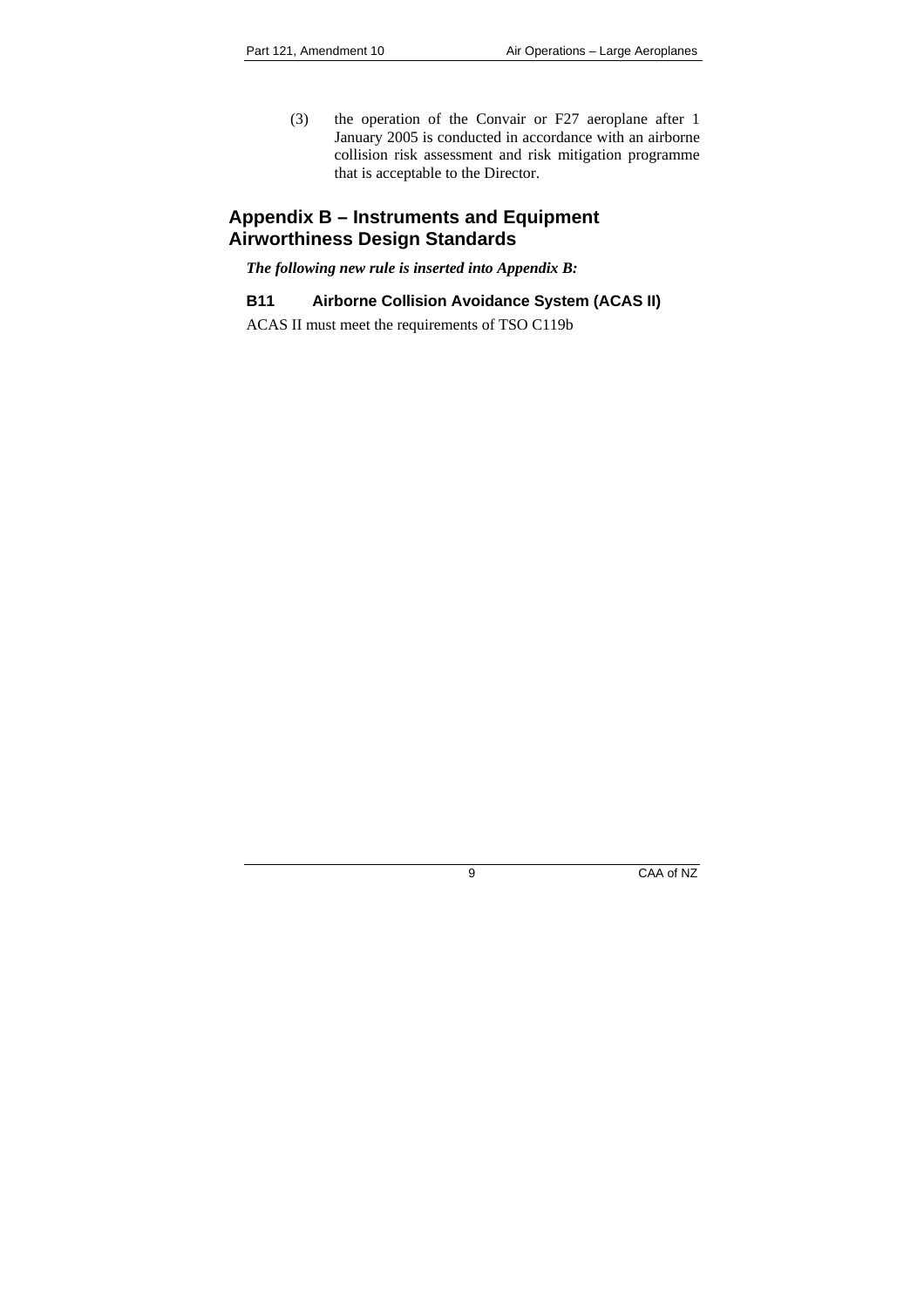# **Consultation Details**

(This statement does not form part of the rules contained in Part 121. It provides details of the consultation undertaken in making the rules.)

An NPRM was published under Notice of Proposed Rule Making 02-02 (Docket Number 2/CAR/2) on 14 December 2001. This notice proposed amendments to Part 121 *Air Operations – Large Aeroplanes*, and consequential amendments to Part 1 *Definitions and Abbreviations,* Part 91 *General Operating and Flight Rule* and Part 129 *Foreign Air Transport Operator – Certification.* Eleven written submissions and one oral comment were received on the NPRM. The following summary of comments has been prepared.

## **Summary of Comments on NPRM Docket Number 2/CAR/2**

## **General comments on the NPRM**

A total of eleven written submissions were received, ten from New Zealand aviation industry or aviation recreation organisations and one from an overseas commenter. One oral submission was also received. There were no submissions from the general public.

No commenters questioned the safety benefit of ACAS II. The issues of concern to commenters arise primarily from the cost of fitting ACAS II equipment to existing aeroplanes and the need for other aircraft to carry and operate transponders to be able to be detected by an ACAS II equipped aircraft.

One commenter requested a complete review of the NPRM and another requested that the NPRM be set aside until a detailed cost benefit analysis (CBA) had been conducted. A third commenter considered that introducing ACAS rules on their own was a "piecemeal approach" and that the ACAS NPRM should be deferred until a complete package of changes relating to ACAS requirements, controlled airspace designation, and transponder mandatory (TM) airspace was prepared.

Some commenters expressed strong disagreement with the proposed rule to require aeroplanes already on the register to be fitted with the new equipment and three considered the safety case to be deficient or lacking in data. Several commenters considered that more industry consultation should have occurred prior to release of the NPRM. Two considered a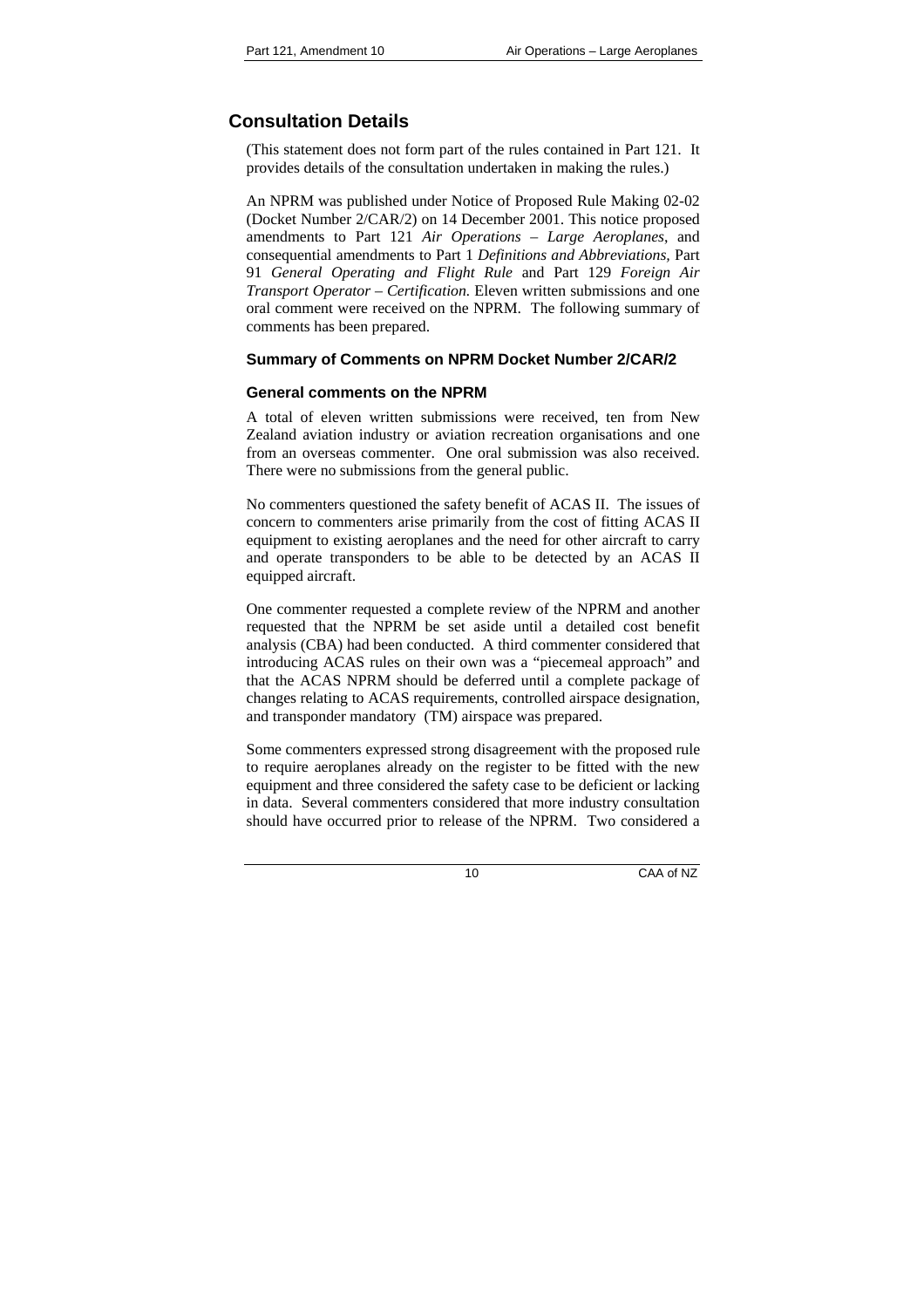full cost-benefit analysis should have been provided. Two commenters considered the CBA should include the cost of increased TM airspace. Several commenters considered provision should be made for alternative anti-collision technologies in the rules.

No comments were received on the proposed Part 1 change introducing a definition for ACAS.

Three comments were received on the proposed Part 91 transponder requirement changes.

The Board of Airline Representatives of New Zealand (BARNZ), representing foreign airlines, commented that they had no objections to the proposed rule Part 129 ACAS II requirement.

## **Specific comments on the NPRM**

Specific comment on the NPRM covered nine main areas – industry consultation prior to rule making, the safety case for ACAS II, a costbenefit analysis, the application to aeroplanes added to the NZ register of aeroplanes in the future, the application to aeroplanes already on the register, alternative technologies, transponder specifications, TM airspace and ICAO compliance.

#### *Industry consultation prior to rule making*

l

**The Aviation Industry Association (AIA1**) expressed strong concerns regarding the industry consultation process and the decision to issue the NPRM, stating that the majority of the members of the Air Transport Division unanimously expressed their disapproval over the lack of a robust, analytical and comprehensive consultation process in respect of the issuance of the NPRM. The AIA also considered that there had been a breach of the agreed CIRAG process in that the NPRM content was clearly in dissent at the CIRAG meeting of 13 December 2001. In view of this dissent AIA considered that the NPRM should have been referred

<sup>&</sup>lt;sup>1</sup> The AIA submission was made on behalf of Air New Zealand, Mount Cook Airline, Air Nelson, Eagle Airways, Freedom Air International, Air National, Airwork (NZ) and Field Air Holdings.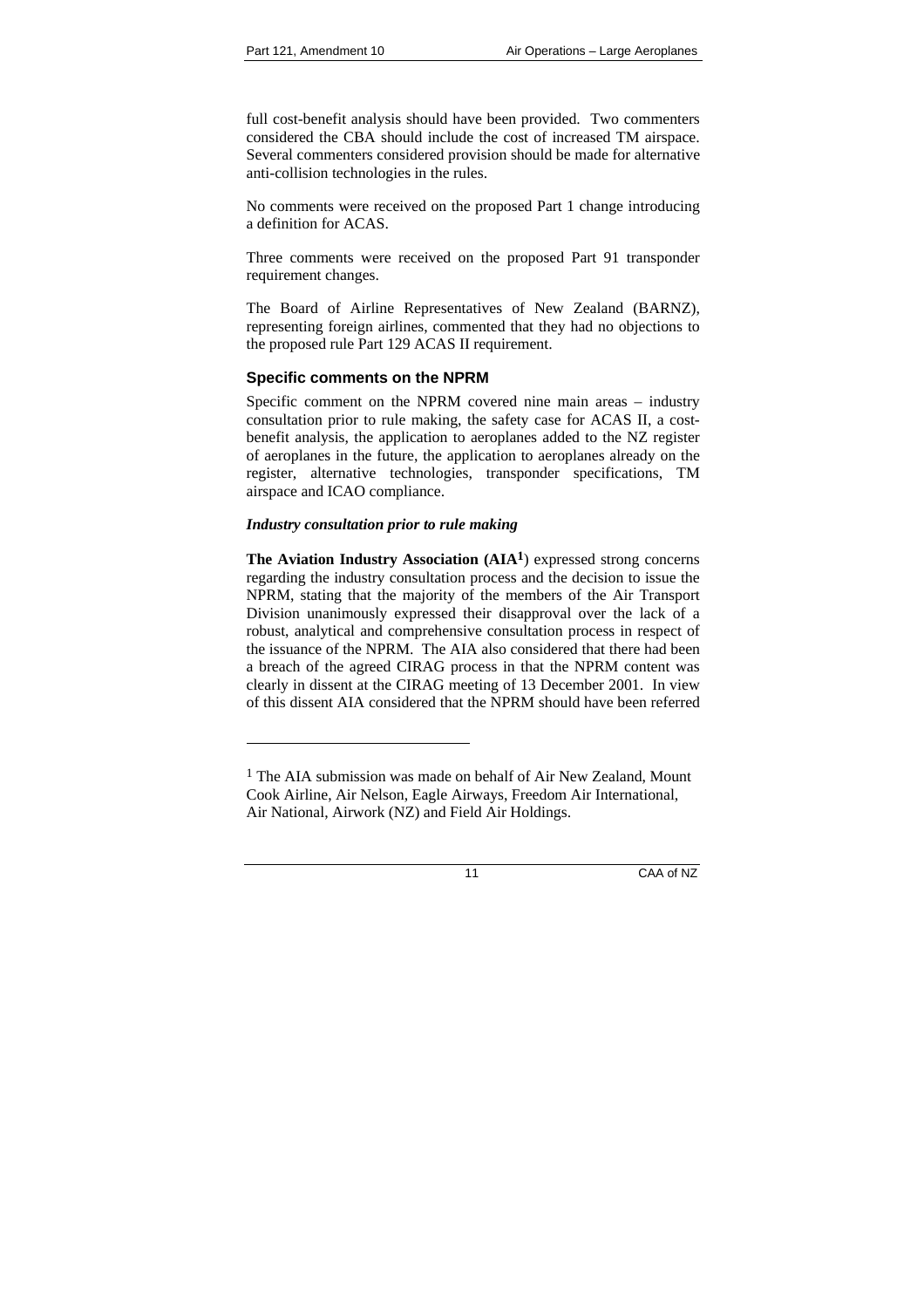either back to the TSG for further debate or alternatively to the Director of CAA for a decision before being issued.

The AIA submitted that the issue of safety at reasonable cost had not been explored by CAA with the specific group of operators affected and that doing so would be extremely worthwhile.

**Air National** also requested further consultation and asked that the NPRM be withdrawn until consultation and general agreement within the industry can move the proposals forward.

**GNZ** also submitted that there had been inadequate consultation, commenting that the rights and operational requirements of all airspace users had not been appropriately or adequately considered or consulted on.

**CAA comment:** The CAA does not agree that the CIRAG process was breached in that the informal consultation process on proposed rules under CIRAG does not require unanimous CIRAG Executive support prior to the proposal being published as an NPRM.

The CAA is satisfied an appropriate informal consultation process on the proposed rule was followed prior to issue of the NPRM, which is the start of the formal consultation process.

Consultation with industry occurred over a four month period from August 2001 via the CIRAG TSG process that included four meetings and numerous exchanges of information between meetings.

Eight of the nine Part 121 operators in New Zealand were represented on the TSG and all had ample opportunity through the TSG forum to comment on, influence, and provide alternative proposals for rule development. These eight operators account for all but one of the Part 121 aeroplanes on the register.

The CAA presented its rule proposals at the TSG and these were widely debated.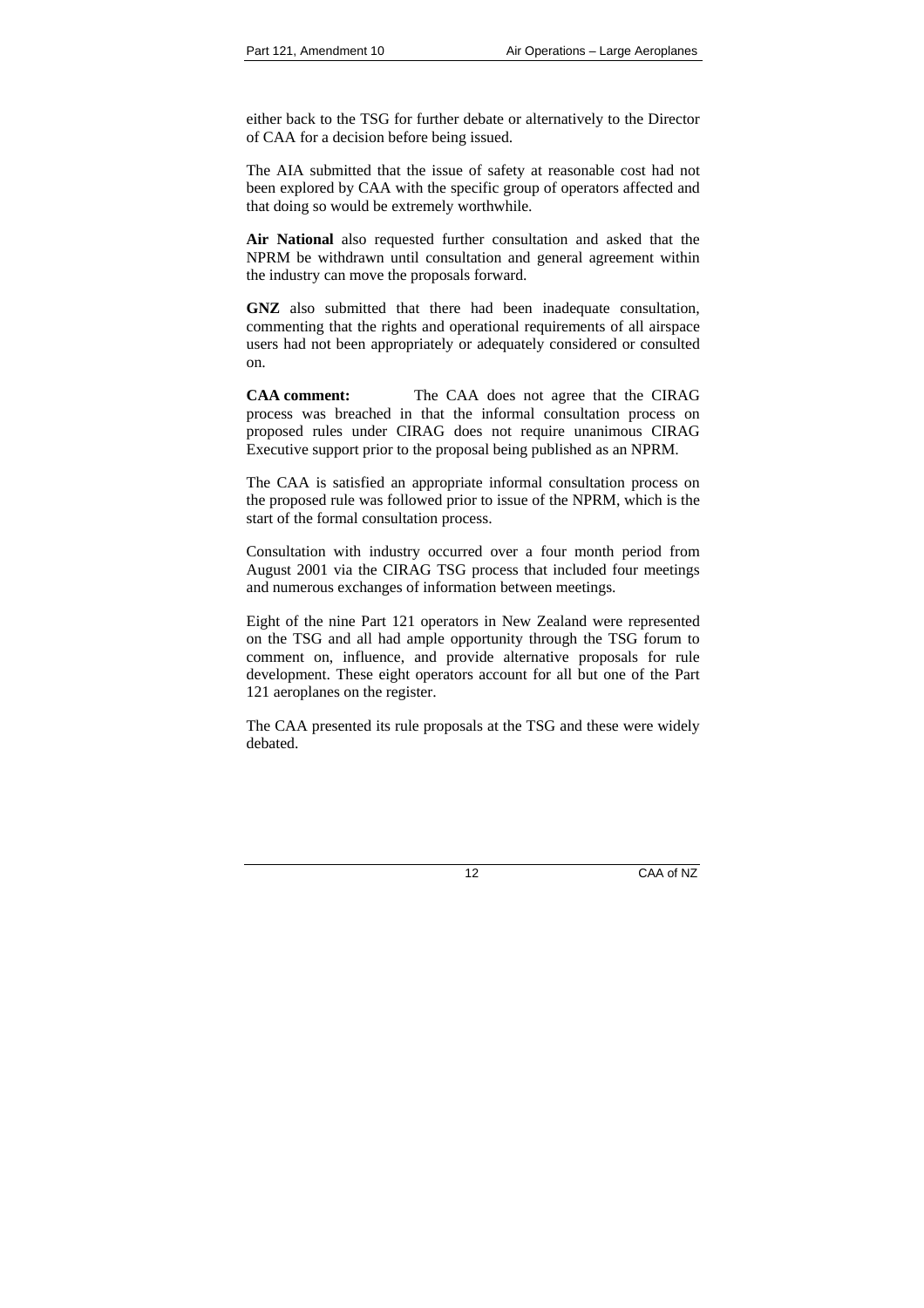All TSG members in attendance at the final meeting of the TSG's Part 121 ACAS deliberations on 8 November 2001 agreed that the NPRM should proceed.<sup>2</sup>

Little hard data was put to the TSG by any AIA member in relation to aircraft phase-out plans, alternative rule proposals or compliance dates. In general AIA members on the TSG were very non-committal in relation to their fleet plans.

For these reasons the CAA does not accept that the industry participation in the development of the NPRM or the consultation process was deficient.

CAA notes that, in relation to TM airspace changes, consultation with all airspace users has been conducted during 2001 and is continuing through the airspace review process.

## *The Safety Case for ACAS II*

l

The submissions were generally supportive of the safety benefit of ACAS II. However three commenters considered that the safety case supporting retrofit of ACAS II equipment to aeroplanes currently on the New Zealand register of aircraft ("existing aeroplanes" and "the register") is inadequate:

**Airwork** submitted that the safety case is flawed and does not present a reasoned argument supporting ACAS II but Airwork provided no information explaining why the safety case was considered to be flawed.

**Aaleda Systems** submitted that the mid-air collision risk estimated in the NPRM suggested that equipping aeroplanes with ACAS II would avoid one mid-air collision (MAC) in a 15 year period and that that is unrealistic and overly pessimistic. Aaleda Systems suggested that FAA mid-air collision risk forecast data for US airspace, suitably adjusted, should be used instead.

 $2$  Airwork did not attend the final TSG meeting but consistently stated its disagreement with the draft NPRM and safety case to CAA during earlier TSG meetings and shortly after the fourth meeting.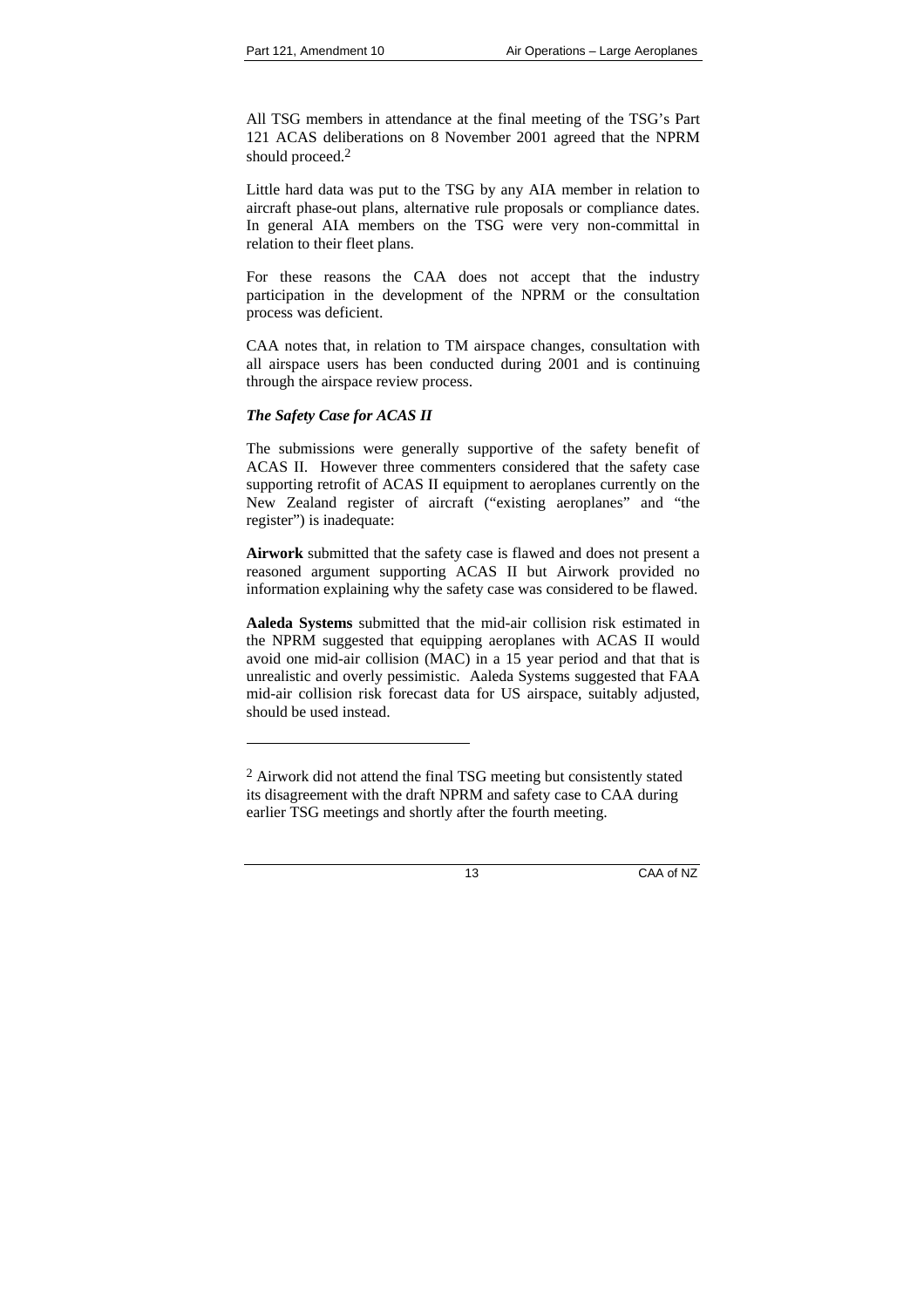**GNZ** submitted that they had not been provided with information regarding incidents within airspace that could have been prevented by the use of ACAS II**.** 

**CAA Comment:** The NPRM stated that approximately 70 TCAS resolution advisory (RA) alerts have been reported to CAA since early 1999, of which about 40% were in NZ airspace. A number of these events involved intruder aircraft not known to air traffic control (ATC) or not reported to the target aircraft by ATC.

Further information indicating that about 50 "close proximity" events involving at least one air transport aircraft have occurred in NZ airspace since 1994 was supplied to the TSG during the public comment period.

While CAA accepts that air traffic density in NZ is lower than that in the US it does not consider direct comparison of mid-air collision risk rates between the US and NZ is valid due to differences in ATC systems, radar cover, airspace design, transponder requirements and separation applied between air-transport and general aviation operations.

The fifteen-year period referred to in the NPRM was intended for illustrative purposes and is not a statistically based prediction that one such event is likely to occur in fifteen years. In fact the benefits identified in the NPRM, which were very conservatively estimated (for example due to the assumption that a MAC involved one 40 seat and one two seat aircraft rather than two larger aircraft), outweigh the identified costs by a factor of almost four, resulting in a benefit if only one MAC accident is avoided in approximately fifty years.

The CAA remains of the view that, on the basis of the NZ operating environment, the ATC system, and airspace occurrence reports contained in the CAA database, a significant risk of MAC exists in NZ skies.

#### *Cost-benefit analysis and benefits to the nation*

Three commenters considered the cost benefit analysis (CBA) to be inadequate.

**The AIA** submitted that the NPRM lacked a meaningful CBA and was therefore deficient.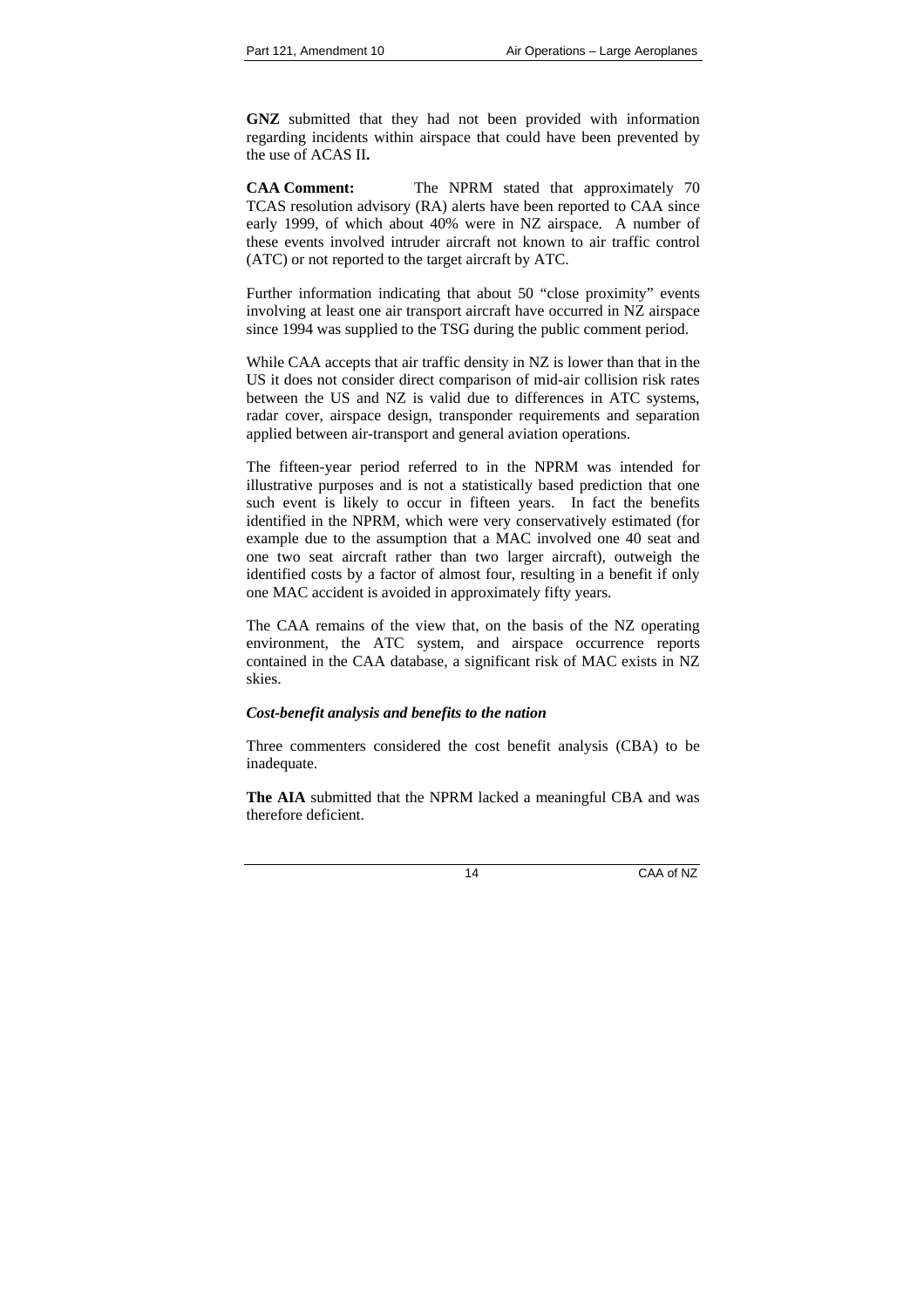**Aaleda Systems** submitted that the NPRM failed to show that the cost to the nation is exceeded by the benefit to the nation, resulting in the NPRM being procedurally defective. Aaleda Systems believed that the NPRM should be put to one side until a detailed CBA is conducted using a recognised methodology.

**CAA Comment:** As stated in the NPRM, the CAA concluded that it is very difficult to assess in a statistically meaningful way the benefit of reducing the risk of events that are rare yet may have catastrophic consequences. The CAA considers that the consequences of a MAC involving an aircraft seating 30 people will be severe and for a MAC involving an aircraft seating upwards of 100 people simply unacceptable when there is well proven, internationally accepted and mandated technology available that will greatly reduce that risk.

The benefit to the nation of one MAC avoided was estimated to be \$46.2m against the estimated cost of ACAS II equipment over 15 years of \$12.29m to \$13.79m.

The CAA considers that these high level cost and benefit estimates, together with the universal adoption of ACAS II equipage rules for Part 121 size turbine-powered aeroplanes by ICAO and leading Civil Aviation Authorities make a further Cost Benefit Analysis unnecessary.

**Aaleda Systems and Gliding New Zealand (GNZ)** submitted that the cost of owning, installing, maintaining and carrying transponder equipment on small aircraft must be included in the CBA.

**CAA Comment:** Changes to TM airspace, which may affect the number of aircraft requiring transponders, are made in accordance with Part 71 which prescribes: (1) the Director's powers to designate airspace; (2) airspace changes that can be made; and (3) the airspace review consultation process. A future NPRM, currently in draft form, will propose changes to Part 71 to enable TM airspace to be designated outside radar cover and outside controlled airspace. However any actual changes to the TM designation of airspace will still be subject to the airspace review consultation process on a case by case basis.

The CAA does not consider it is appropriate to include the cost of any new transponder installations required due to increased TM airspace as a cost of the ACAS II rule as: (1) the ACAS II rule does not alter existing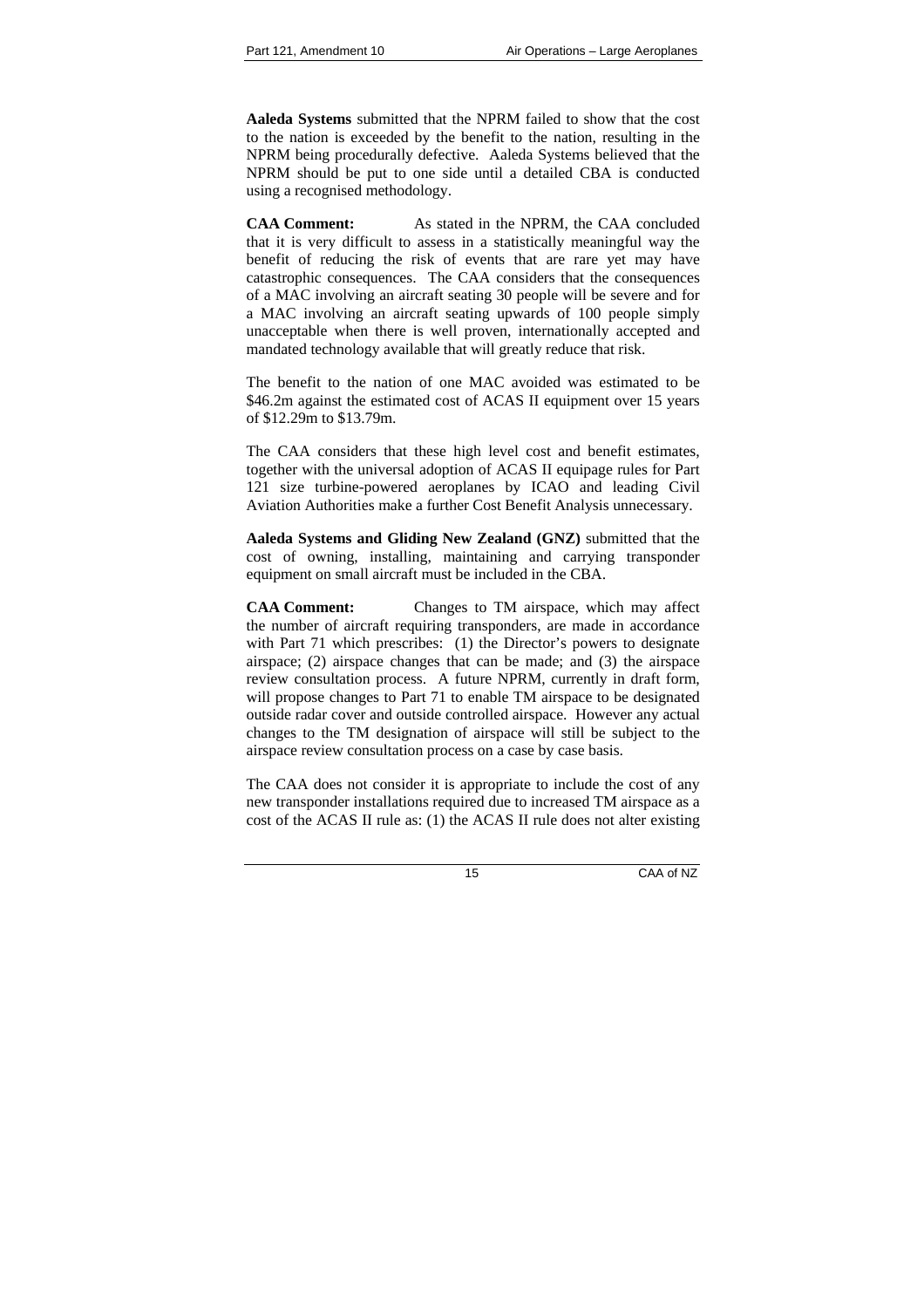transponder requirements; (2) the extent of changes to TM airspace and the consequent number of additional transponders required will only be known after the airspace review process is completed; and (3) the majority of operations by Part 121 aeroplanes are in airspace that is already transponder mandatory.

#### *Application to future aeroplanes*

**The AIA and Airwork** submitted that requiring future aeroplanes to be equipped with ACAS II was an acceptable approach.

**CAA Comment:** This has been retained in the final rule.

#### *Application to existing aeroplanes*

A number of submissions were received in relation to the proposed requirement that existing Part 121 aeroplanes be equipped with ACAS II from 1 January 2003 (turbojet/turbofan) or 1 January 2005 (turboprop). These submissions variously requested: (1) the exclusion of some aeroplanes; (2) relief on compliance dates; and (3) a robust airborne collision risk avoidance and mitigation plan for existing freighters.

#### **Exclusion of some aeroplanes from the rule**

**The AIA** submitted that "the industry" accepted the proposed requirements for the existing heavy jet fleet (apart from one aeroplane) and all existing turboprop aeroplanes over 50 seats to be equipped (retrofitted) with ACAS II are appropriate relative to the rest of the world.

However the AIA expressed concern over the impact of the proposed ACAS II retrofit requirement on "ageing" aeroplanes and submitted that its "preferred position" was that all existing Part 121 aeroplanes over 11 years of age should be excluded from the ACAS II rule.

The AIA submitted that the "ageing" aircraft issue applies to one jet aircraft engaged primarily in freight, the Saab 340 fleet and a very limited number of other aircraft engaged in passenger but primarily freight operations. The AIA suggest that the operators of these aeroplanes may voluntarily equip some of them with ACAS II.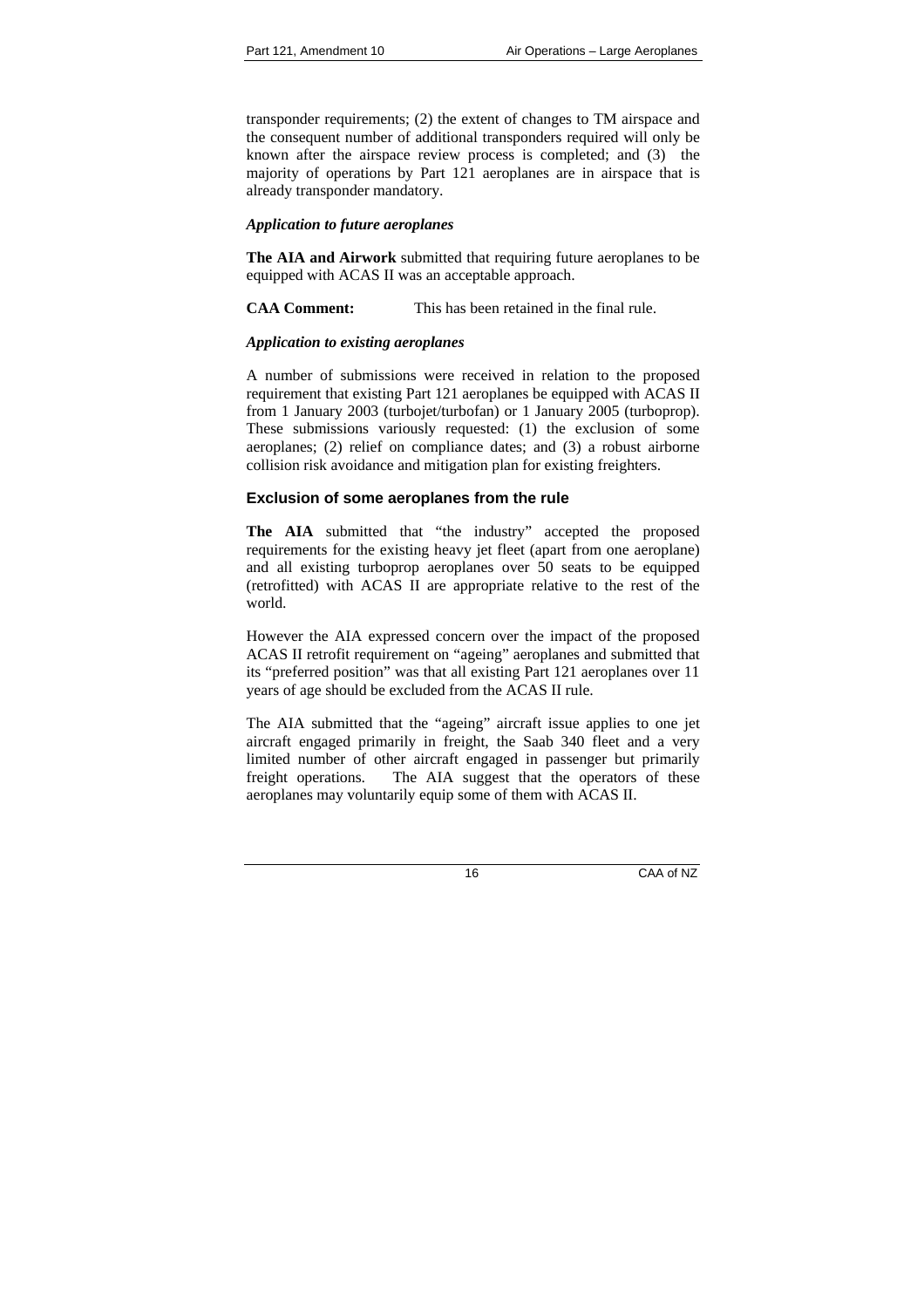**CAA Comment:** The CAA does not agree that aeroplanes over 11 years of age should be totally excluded from the ACAS II rule. The CAA considers 11 years is relatively young, the economic life of Part 121 passenger aeroplanes in New Zealand being generally 15-20 years and considerably more for freighter aeroplanes.

In particular the CAA does not agree that the one existing jet over 11 years of age not ready fitted with ACAS II should be excluded permanently from the rule on the basis of its age. The CAA considers the speed, climb performance and passenger capacity of jet aeroplanes makes ACAS II particularly important as safety equipment. The AIA offers no reason other that the aeroplane's age and its current primary use as a freighter for its exclusion.

The CAA notes that this aeroplane: (1) is convertible such that it can carry either up to 110 passengers or palletised freight; (2) is available for passenger charters; and (3) was used in 2001 for a period of several months for scheduled passenger services.

The remaining existing aeroplanes the AIA submit should be excluded from the Part 121 ACAS II rule are those with 50 or fewer seats. There are approximately 26 of these aeroplanes of which 19 are turboprop passenger aeroplanes and seven are turboprop freighters. The 19 passenger aeroplanes make up about 50% of the total domestic Part 121 passenger fleet and about 70% of the Part 121 turboprop passenger fleet.

The AIA did not indicate what level of voluntary fitting of ACAS II equipment might occur and therefore what expectation CAA may have on the level and timing of reductions to the percentage of the fleet that is not equipped with ACAS II. The CAA note that voluntary fitment of domestic aeroplanes in the past has generally been confined to new or near new aeroplanes.

The AIA did not provide any reason why 11 years of age is a suitable cut-off or provide any indication of the likely remaining life of these aeroplanes on the NZ register. No information was provided by the AIA as to why 50 seats was proposed as the cut-off below which ACAS II compliance by 1 January 2005 was considered to be inappropriate.

The CAA notes that the Air Nelson SF340 fleet comprises about 80% of the fleet of 19 passenger aeroplanes with 50 or fewer seats for which the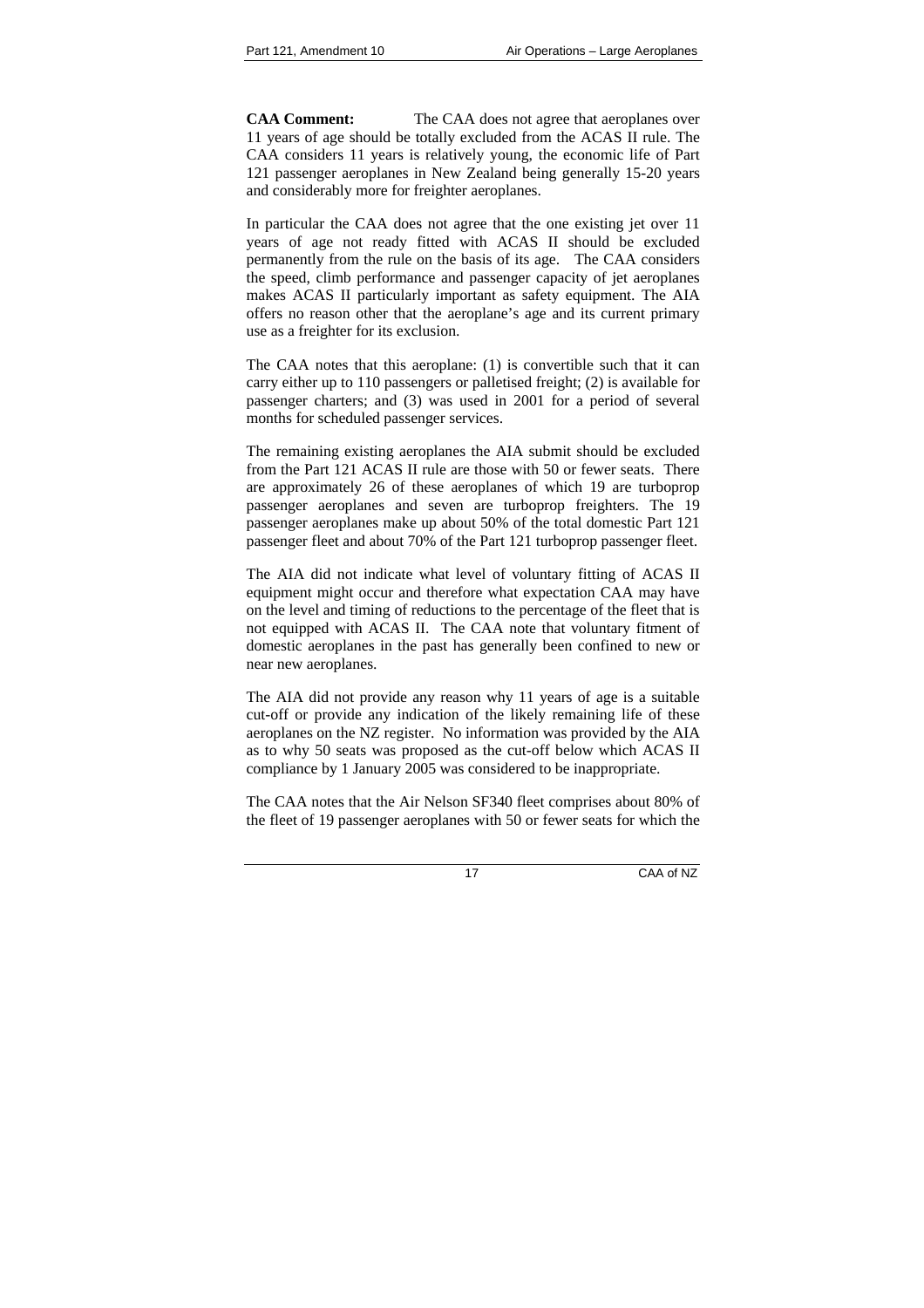AIA seeks exclusion from the ACAS II rule. The AIA gives no indication of how long it would expect these aeroplanes to remain on the New Zealand register.

The average age of the SF340 fleet is about 14.5 years and it is quite possible that some of these aeroplanes could remain on the NZ register for many years, especially if converted to freight operations. Currently there are seven Part 121 freight aeroplanes over 34 year of age operating in New Zealand.

The CAA considers the 50 seat cut-off proposed by the AIA could be reduced to 40 seats as, to CAA's knowledge, there are no turboprop aeroplanes between 41 and 50 seats currently on the register.

For this reason the final rule limits the size of passenger aeroplane granted relief beyond 1 January 2005 to those with 40 or fewer seats. There are approximately 19 of these aeroplanes.

**Aaleda Systems** submitted that Part 121 embraces aircraft and operations that do not form a homogeneous population (for example large fast jet transport aeroplanes operating scheduled services in high traffic density areas through to smaller slower turboprop transport aeroplanes operating occasional charter flights in low traffic density areas) and therefore rules should be different for various categories of aeroplanes within Part 121.

Aaleda Systems did not disagree with exclusions proposed in the NPRM for piston and freighter aeroplanes but submitted that there should be a rational basis for such exclusions.

**CAA comment**: The CAA agrees there should be a rational methodology and considers that, in relation to Part 121 ACAS II rule requirements, ICAO Standards and recommended practices (SARPS) provide this.

In formulating rules the CAA is guided by ICAO SARPS and the practices of other leading regulatory authorities. These authorities have a long established principle of specifying aircraft equipment and operational requirements based on classification of aircraft by size, motive power and degree of public risk (i.e. whether the aircraft is used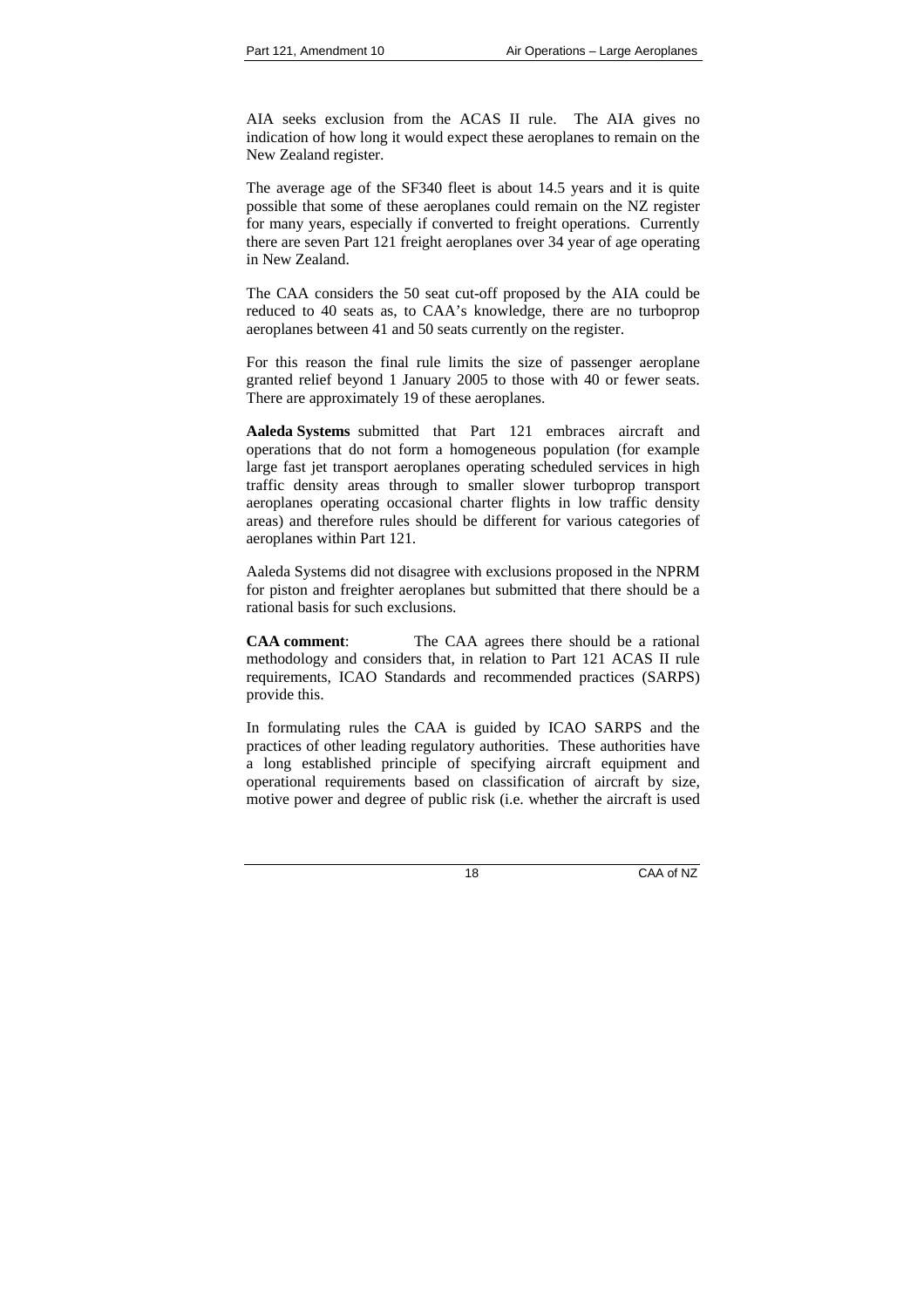for private or air-transport operations). These classifications are fundamental to Parts 91, 121, 125 and 135.

Within these classifications, aircraft and operations are generally subject to the same requirements and are generally entitled to operate unfettered as long as the requirements are complied with. For example, once approved under Parts 119 and 121, the CAA does not place restrictions on operators as to aircraft utilisation, airports operated, type of operation (i.e. scheduled or charter), the type of airspace which may be operated or the value of contents that may be carried so long as the operations are within the applicable rules.

ICAO Annex 6 Part 1 Standards require all turbine-powered aeroplanes equivalent to Part 121 aeroplanes to be equipped with ACAS II. The final rule adopts this in total, with relief available by reason of age, relatively short service life remaining and low public risk only for seven existing freighter aeroplanes provided an airborne collision risk assessment and mitigation programme acceptable to the Director is put in place.

ICAO Annex 6 Part 1 contains a recommendation that all aeroplanes (including piston-powered) be equipped with ACAS II. Canada is understood to be at the early stage of considering such a requirement and the FAA have issued an NPRM that would require piston powered aeroplanes to be equipped with TCAS I from Oct 31, 2003.

The CAA did not include Part 121 piston powered aeroplanes in the NPRM as there are none on the New Zealand register and CAA considered it unlikely that any would be added to the register in the future. The CAA also understood that the collision avoidance algorithms in ACAS II might not be valid for lower performance piston aeroplanes.

The CAA has reviewed the proposed exclusion of piston powered aeroplanes and, in order to retain maximum alignment with ICAO SARPS has decided to include piston powered aeroplanes in the final rule. TSG members have been consulted on this proposal and have not expressed any disagreement.

In summary the CAA considers that it has used a rational methodology for determining ACAS II rule applicability for Part 121 aeroplanes by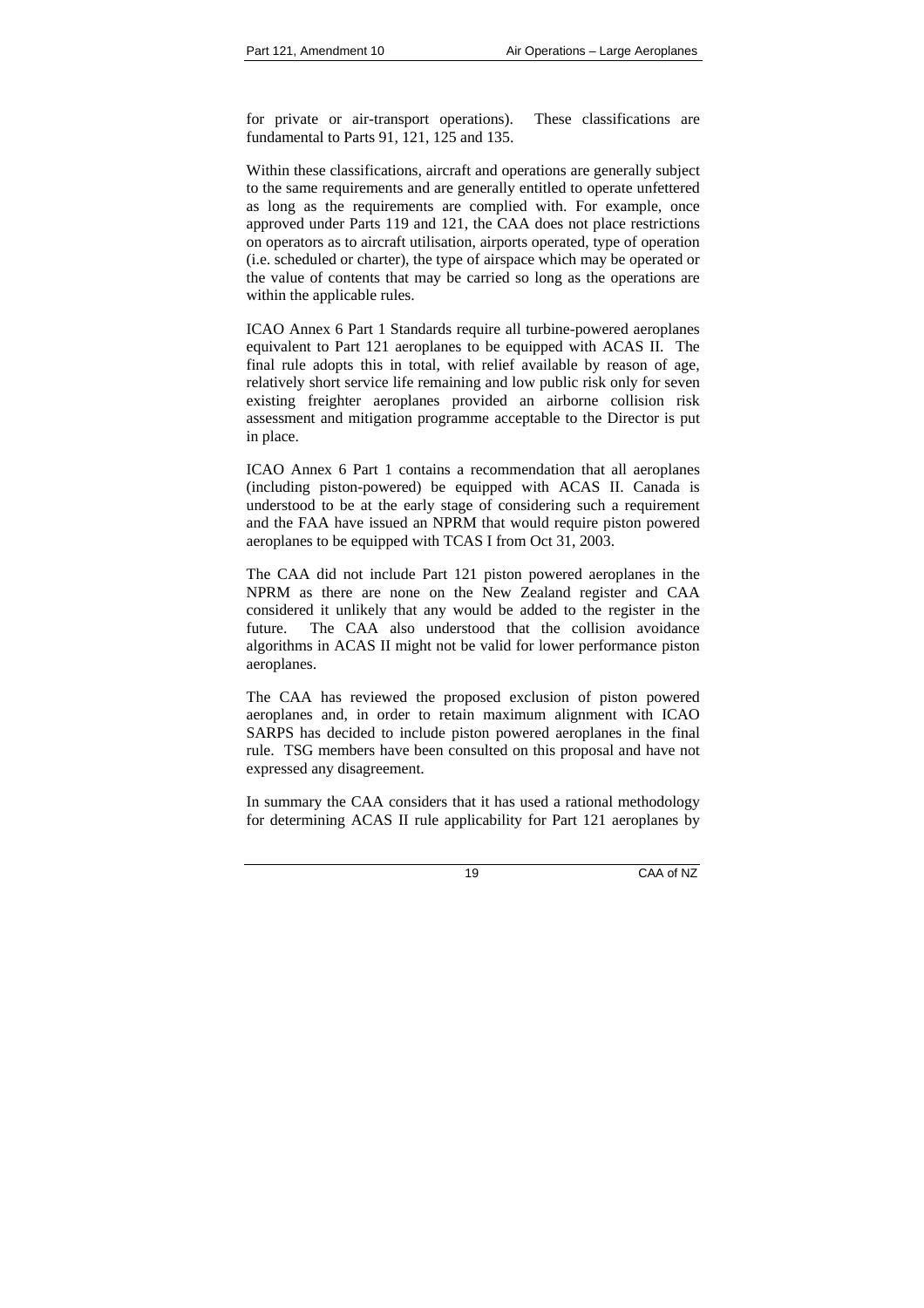adopting the ICAO SARPS for all Part 121 aeroplanes except (for reasons stated above) for seven existing freighter aeroplanes.

## **Relief from compliance dates**

**The AIA** submitted that, as an alternative to its preferred option of excluding all aeroplanes over 11 years old from the ACAS II requirement, a finite compliance date of 1 January 2010 might be viable. The AIA considered that the 1 January 2005 compliance date proposed in the NPRM for turboprop aeroplanes would place significant financial stress on the operators of turboprops with 50 or fewer seats and that this stress could be avoided altogether if the compliance date was shifted to January 2010.

**CAA Comment:** The CAA notes that a compliance date of 1 January 2010 is seven years later than the ICAO compliance date of 1 January 2003. The CAA accepts that the current climate for aviation is one of financial stress but does not accept that a delay of seven years in achieving ICAO compliance is appropriate in relation to airborne collision avoidance.

However the CAA is prepared to provide some relief on the proposed turboprop compliance date of 1 January 2005 but only on the basis that: (1) the size of aeroplanes provided with relief is tightly controlled; and (2) operators are required to take positive action to both minimise their exposure to MAC risk and to achieve compliance during the relief period.

As indicated earlier the CAA considers that the relief need only apply to aeroplanes with 40 or fewer passenger seats.

The Air Nelson fleet of 15 SF340 aeroplanes accounts for almost 80% of the existing fleet of Part 121 passenger aeroplanes with 40 or fewer seats.

The SF340 aeroplanes will average approximately 17 years in age by 2005. The CAA understands a number of these aeroplanes are leased and that the operator may choose to achieve compliance by terminating the leases and acquire newer replacement aeroplanes that are ACAS II equipped.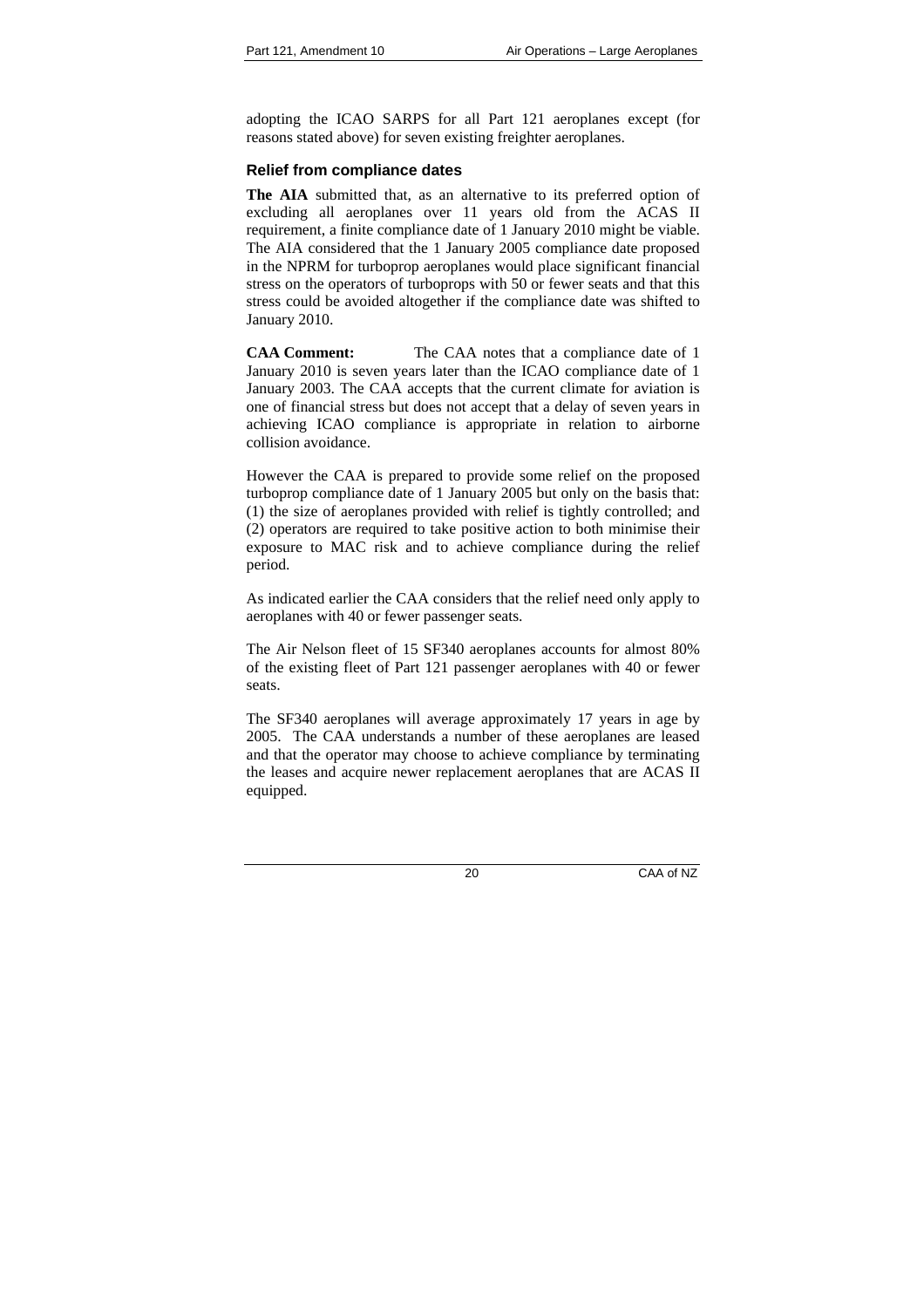l

In this situation it is quite likely that, should the final rule retain the NPRM compliance date of 1 January 2005, an application for an exemption from this date would be made to CAA by the operator to cover a fleet rollover timetable  $3$ 

Retrofitting the 19 existing aeroplanes of less than 40 seats with ACAS II will require capital expenditure of the order of \$8m.4 To require expenditure of this order on leased aeroplanes that the operator seems likely to dispose of in several years would clearly be imposing an unreasonable financial burden and may actually discourage the operators from acquiring more modern aeroplanes.

For these reasons the CAA has decided to grant relief by extending the compliance date for aeroplanes with 40 or fewer passenger seats from 1 January 2005 to 1 January 2007 provided: (1) operators submit to CAA by 1 October 2004 a plan for achieving ACAS II compliance by 1 January 2007; and (2) operators implement an approved mid-air collision risk assessment and mitigation programme from 1 Jan 2005. Failure to meet either of these requirements will result in ACAS II compliance being required from 1 January 2005.

The CAA considers the requirement to implement a mid-air collision risk assessment and risk mitigation programme is not onerous. For example it could involve a review of the air traffic separation service available over the routes and the times the operations occurs to determine if adequate separation management is available and what alternative measures to reduce the risk of loss of separation could be put in place.

The requirement to submit an ACAS II compliance plan to CAA will ensure that operators do not approach CAA for an exemption beyond 1 January 2007 because they have not planned sufficiently far ahead to

 $3 A$  similar situation occurred recently when two operators applied for and were granted 12 month exemptions from GPWS requirements to enable replacement GPWS equipped aeroplanes to be acquired.

<sup>&</sup>lt;sup>4</sup> Three of the aeroplanes are already fitted with TCAS II that is relatively easily and cheaply upgradeable to ACAS II.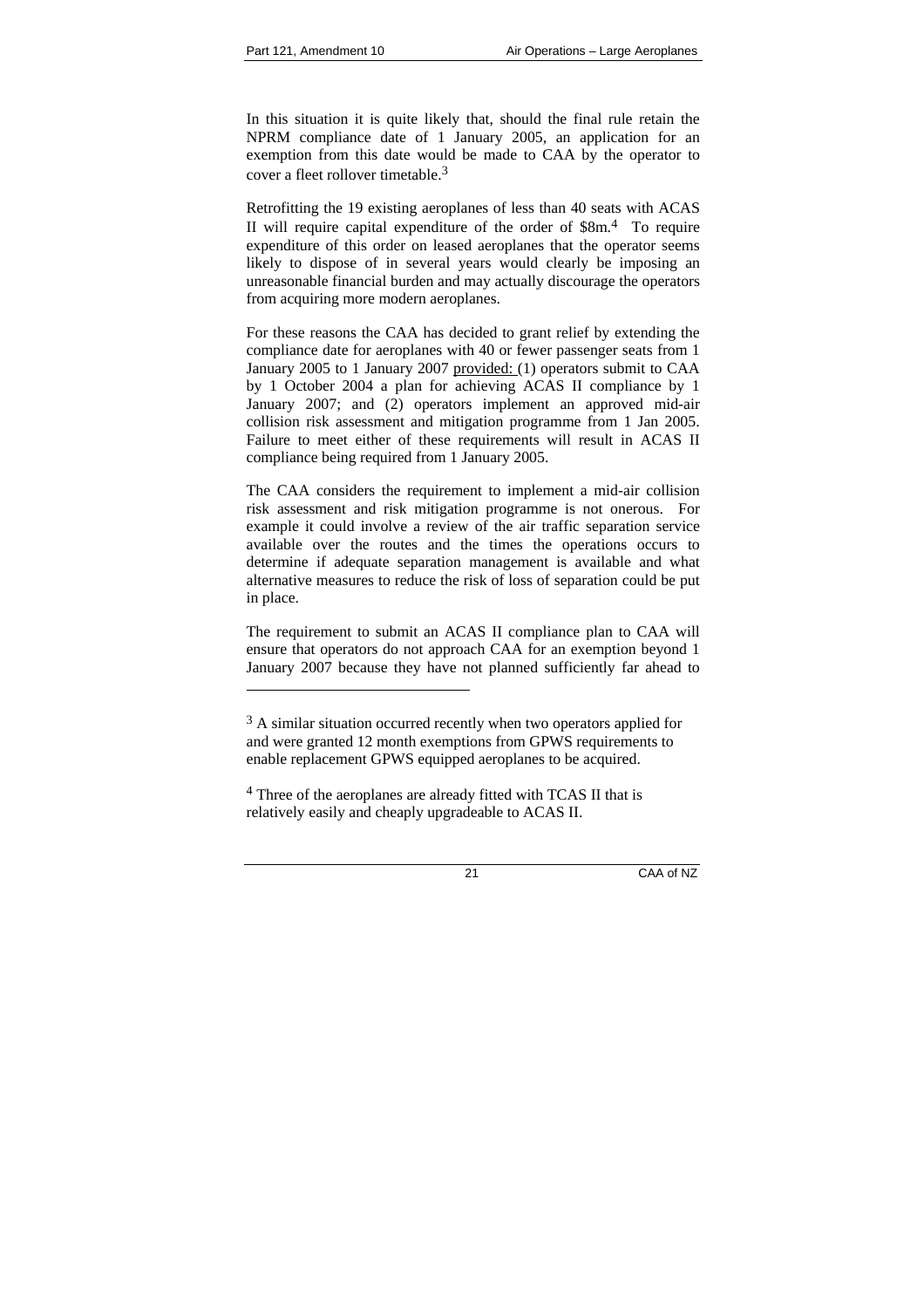achieve compliance by that date. The operator will be required when submitting the plan to certify that the plan will enable compliance to be achieved by 1 January 2007.

For existing non-ACAS II turbojet or turbofan aeroplanes, of which there is currently only one, the NPRM proposed a compliance date of 1 January 2003. With delays in completing the final rule this date has now become unrealistic.

The CAA considers that the same compliance date can apply to this aeroplane as will apply to the existing turboprop aeroplanes of the same seating capacity. Accordingly the final rule will require existing turbojet and turbofan aeroplanes to be retrofitted by 1 January 2005 if configured with more than 40 passenger seats and by 1 January 2007 if configured with 40 or fewer passenger seats.

To ensure that there is an absolutely final date by which all Part 121 aeroplanes will be ACAS II equipped, the final rule includes a provision that will prevent exemptions being granted beyond 1 January 2006 (for aeroplanes over 40 seats) and beyond 1 January 2008 (for aeroplanes with 40 or fewer seats, excluding existing F27 and CV580 freighters). The provision will also prevent exemptions being granted from the requirement that operators file plans to take advantage of the relief until 1 January 2007 for aeroplanes with 40 or less seats.

The CAA has included this "no-exemption" provision in the final rule because: (1) past experience has shown that, despite being granted considerable lead-time, some operators are unwilling to comply with equipment rule requirements and exert considerable pressure on CAA to grant exemptions; and (2) the relief being granted on compliance dates extends up to four years beyond the 1 January 2003 ICAO ACAS compliance date and further extensions via exemptions must, in CAA's view, be very tightly controlled.

The date of 1 January 2008 beyond which no exemptions can be granted for the 40 or fewer seat aeroplanes gives some flexibility to cover totally unexpected circumstances that may prevent the operator from achieving ACAS compliance by 1 January 2007. However the CAA will be taking a stringent approach to exemptions beyond 2007 on the basis that the operator has developed a compliance plan that: (1) the operator itself has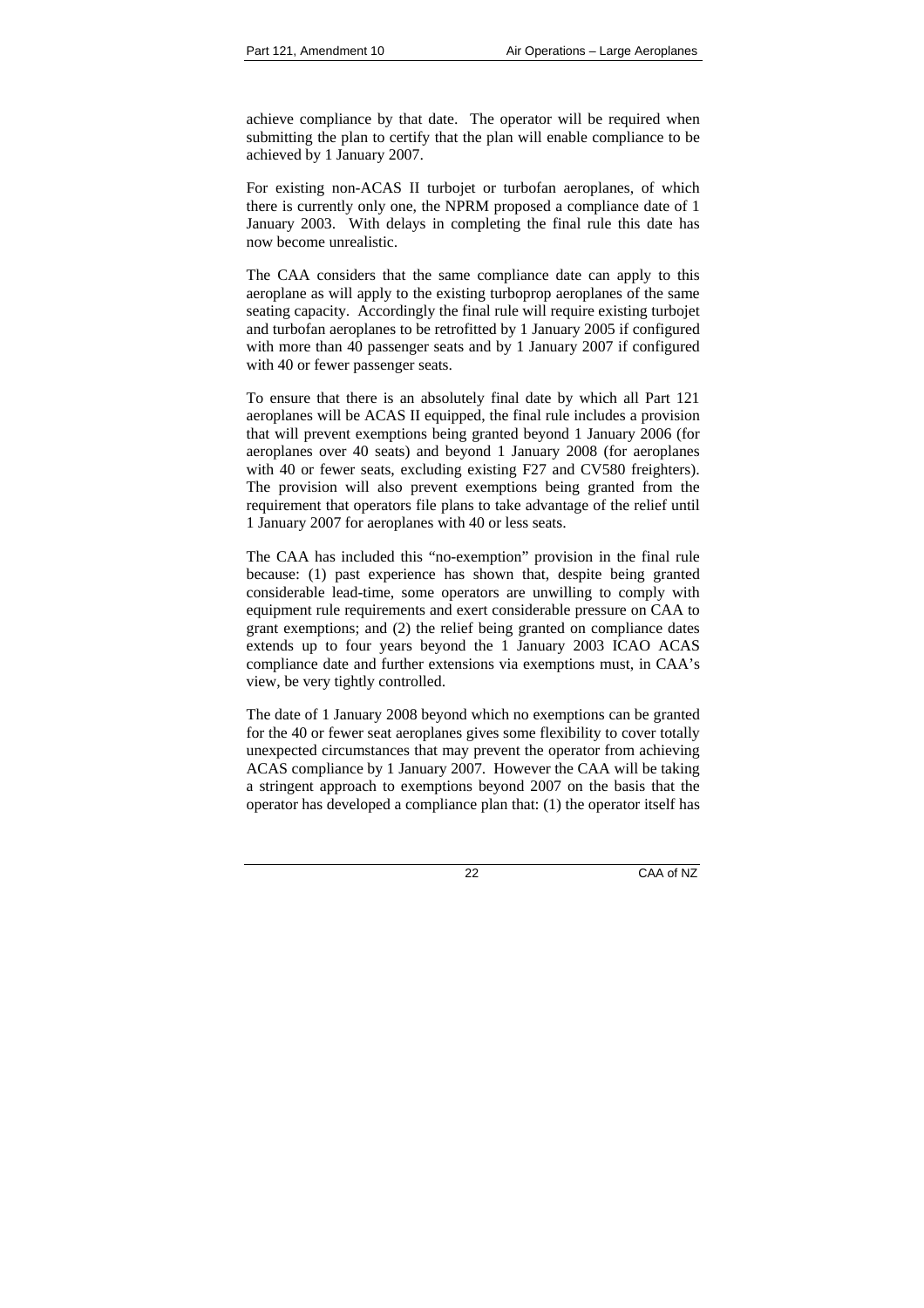certified as being achievable; and (2) has had over two years to implement.

## **Existing Turbo-prop Freighters**

**The AIA** submitted that it supports the proposed exclusion provision for the seven existing Convair 580 and F27-500 turboprop freighters from the ACAS rule.

**NZALPA** submitted that it has reservations about the exclusion provision, commenting that these freighters regularly operate through airports without air traffic control and at times when the crew are in their window of circadian low. For this reason NZALPA submitted that there should be a robust plan to provide protection from MAC before the exclusion is allowed.

**CAA comment:** The requirement for the collision risk assessment and risk mitigation programme to be acceptable to the Director enables CAA to ensure the plan is robust.

Accordingly there is no change to the NPRM proposals for the existing five F27 and CV580 freighters in the final rule i.e. they remain excluded from the requirement to fit ACAS provided an acceptable MAC risk assessment and risk mitigation programme is put in place.

## **New and Alternative Technologies**

**The AIA** submitted that future technology should be provided for in the ACAS rules on the basis of equivalent safety.

**CAA Comment:** The CAA does not consider that **t**he rule needs to specifically provide for new technology. If and when new anticollision technologies become internationally accepted and appropriate international standards are established, approval may be provided to NZ operators on the basis of equivalent safety via the existing rule exemption process.

**GNZ submitted** that ADS-B technology would be a more cost-effective collision avoidance technology for gliders and would be adopted in New Zealand in a few years. GNZ commented that the cost of equipping a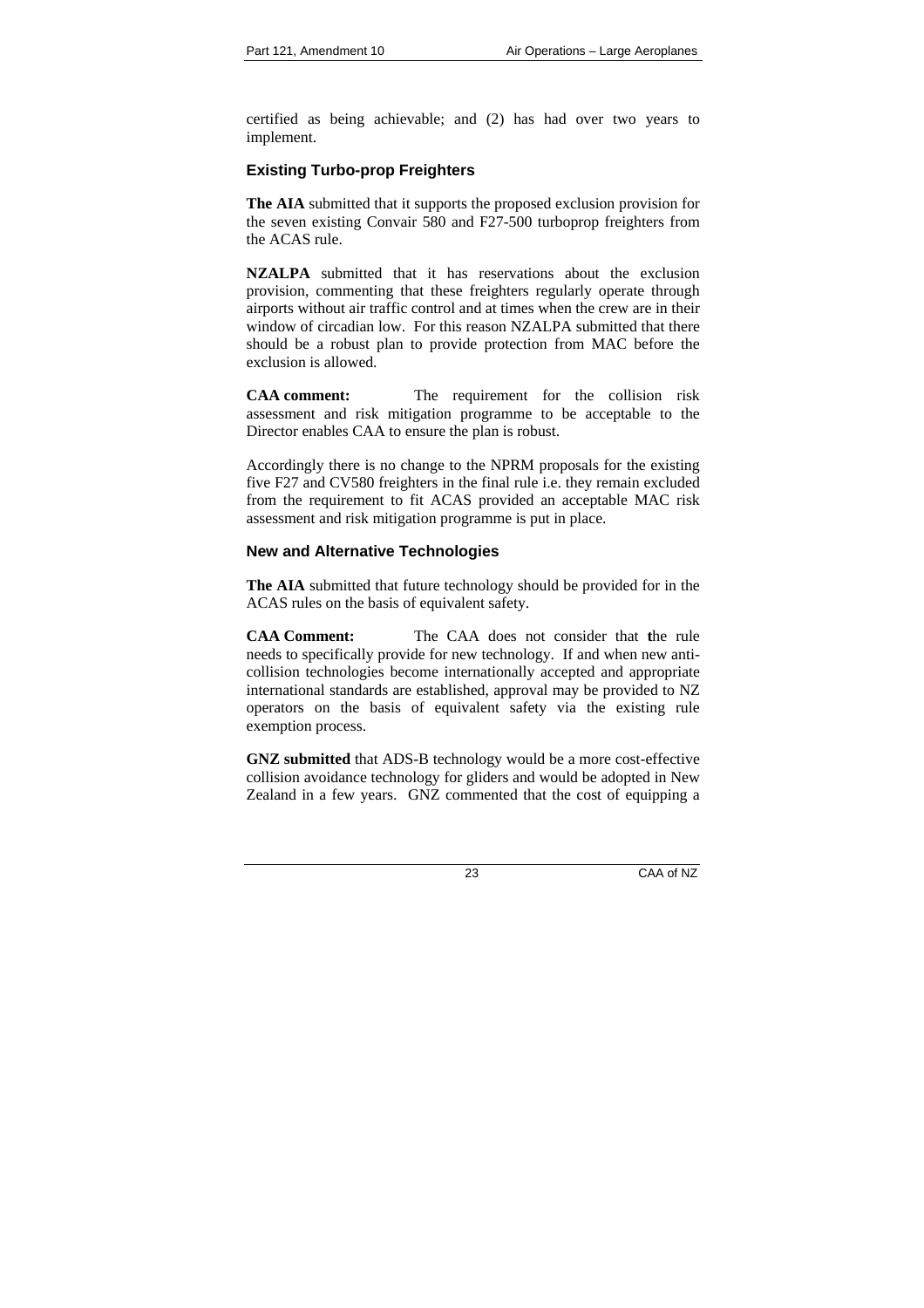l

glider with ADS-B was likely to be considerably less than equipping with an acceptable Mode C transponder.

**CAA Comment:** The CAA believes there are many issues to resolve before alternative technologies are internationally accepted for collision avoidance, especially interoperability with existing ACAS equipped aircraft.

ADS-B requires a significant investment in ground infrastructure and also requires aircraft to carry a means of transmitting ADS-B data to the ground. The Airways Corporation advise it has no plans at this time to introduce ADS-B technology to New Zealand.

Existing Mode A and C transponders cannot transmit ADS-B GPS data to the ground. It is possible in the future Mode A and C transponders with the additional messaging capability required may be developed but there is no certainty of this. In addition no standard for downlink of ADS-B messages has been decided yet. Various alternatives are under consideration including dedicated transceivers and Mode S transponders.

The limiting factors for gliders are generally space for transponder equipment and provision of an adequate electrical power supply to power the transponder and particularly its altitude encoder. ADS-B equipment will not necessarily be smaller or have lower power consumption as an ADS-B installation still requires an altitude encoder and radio data transmission5.

ADS-B is primarily a surveillance tool and has not been developed to interact with ACAS II. While such development may occur in the future, there are significant issues of compatibility to address before this can occur. ICAO is currently considering the use of ADS-B and has identified the issues to be addressed. Any implementation of ADS-B that avoided the need for gliders to carry transponders would require modification of the existing ACAS II units on transport aircraft to enable

<sup>&</sup>lt;sup>5</sup> The power consumption of ADS-B equipment may be higher than Mode A and C transponders as ADS-B transmits data at regular intervals where Mode A and C transponders only do so when interrogated.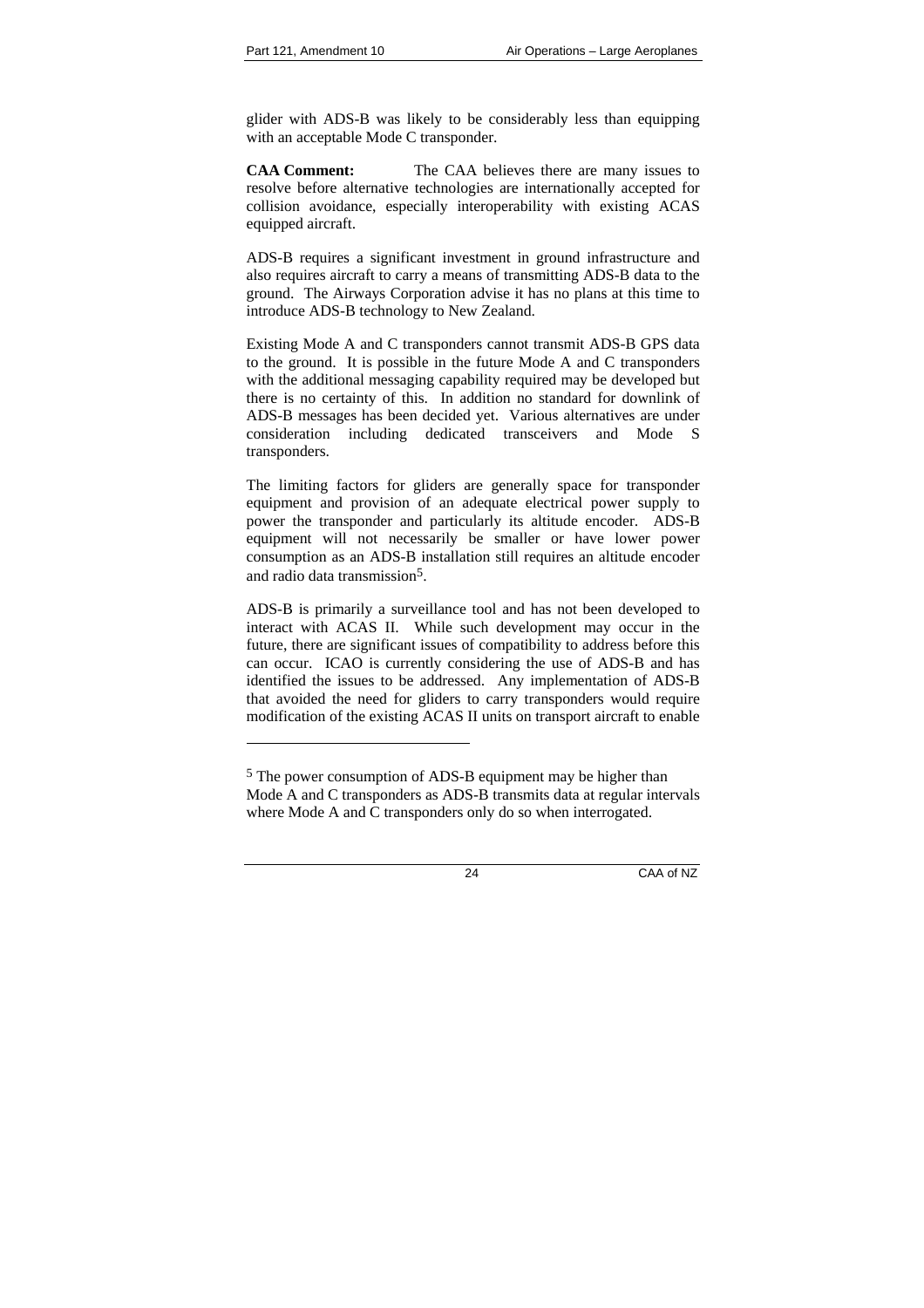ADS-B equipped aircraft to be detected and avoided. In the CAA's view such modifications will be far more costly than glider transponders and altitude encoders.

ACAS II has been the ICAO standard for airborne collision avoidance since 1996 and as a result there is now a very large number of transport aircraft worldwide equipped with ACAS II.

The FAA in October 2001 released an NPRM on collision avoidance. This NPRM discussed possible application of ADS-B for collision avoidance and firmly placed responsibility for addressing collision avoidance co-ordination with ACAS equipped aircraft on the developers of ADS-B technology.

The CAA is of the view that new technology airborne collision avoidance equipment that is capable of co-ordinating responses with ACAS II is many years away and is unlikely to be cheaper for gliders to install for collision avoidance purposes than existing Mode A and C transponders.

If and when the issues relating to ADS-B as collision avoidance technology have been resolved and ICAO have adopted the system in whole or part CAA considers the New Zealand ACAS rules can be revised accordingly.

For these reasons the final rule does not provide for ADS-B as future collision avoidance technology.

**Airwork and GNZ** submitted that SSR radar cover should be extended as an alternative to ACAS.

Airwork commented that the introduction of ACAS to Part 121 aircraft will do nothing to prevent mid air collisions in the group of aircraft that historically has had mid air collisions and that extending SSR cover would provide safety benefits to all aircraft operating in NZ rather than confine the benefits to Part 121 aircraft.

GNZ commented similarly and added that to rely on ACAS to provide the last line of defence is denying the fact that a layered defence utilising SSR would provide a greatly enhanced degree of safety for the turbojet operations. GNZ noted that the benefit to the nation identified in the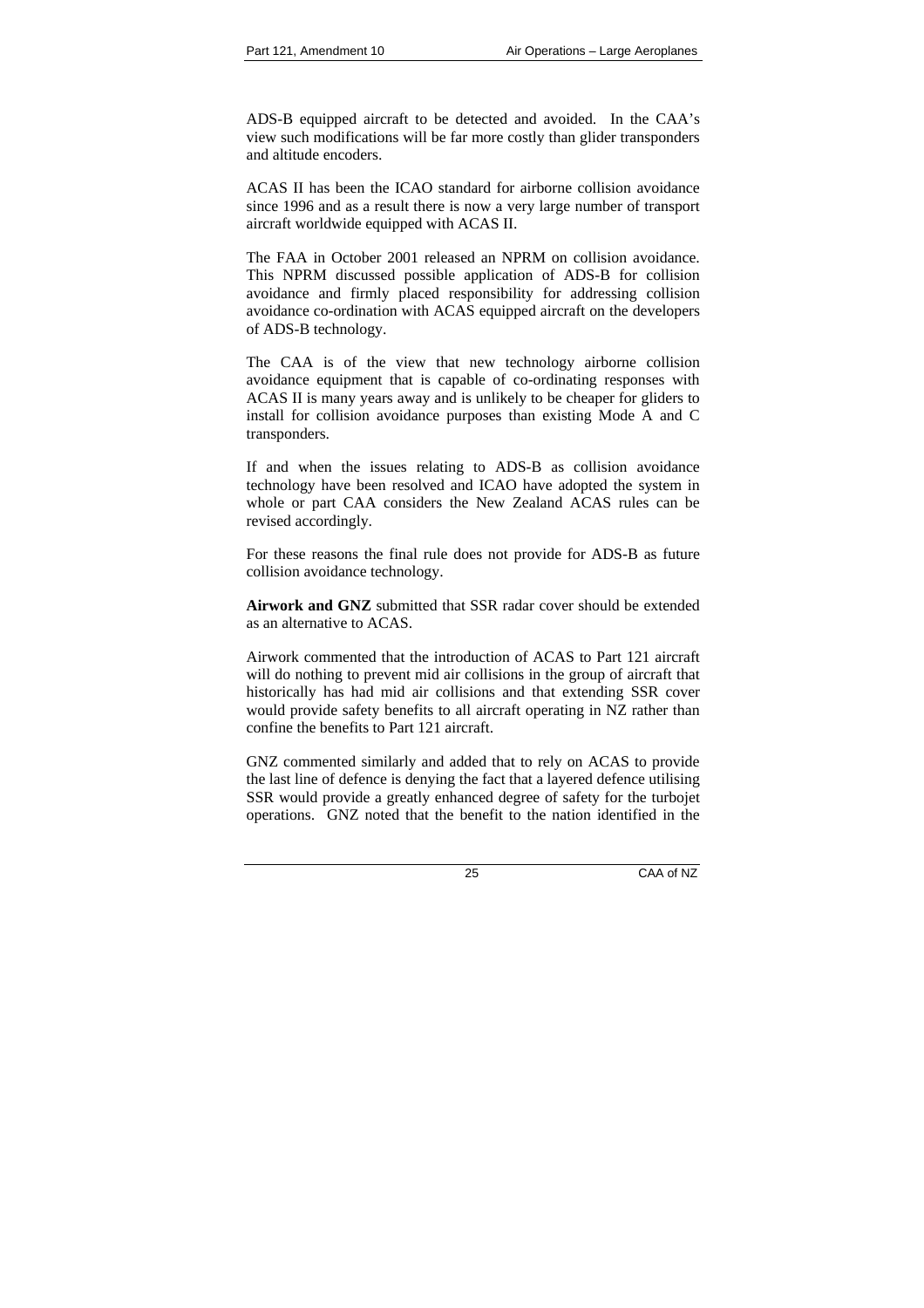NPRM from avoiding a mid-air involving a 40 seat aircraft is \$40m and commented that the cost of an SSR installation would be considerably less than \$40m.

**CAA comment:** Previous mid air collisions in NZ have involved small aircraft, however there have been a number of near midair collisions involving medium and large air transport aeroplanes.

The need for collision avoidance rules is based on an assessment of the risk and consequences of a collision. While past history may suggest the risk of mid-air collision is higher between light aircraft than large aircraft, the consequences of a collision between light aircraft are substantially less.

The purpose of the proposed Part 121 ACAS rules is to reduce the risk of mid-air collisions for the group of aeroplanes where the consequences of a collision would be the most severe.

Analysis of airspace occurrence reports in the CAA database indicates that approximately 50% of near mid-air collisions occurred in areas of SSR radar cover.

Extension of SSR cover will not provide the level of protection that is available with ACAS. ACAS operates totally independently of groundbased systems and provides advisory information directly to the pilot. SSR short-term conflict alert (STCA), which the NPRM explains is a supplementary collision avoidance system to ACAS and not an alternative system, only functions in radar controlled airspace (RCA) and relies on rapid and precise voice communication by a radar controller with the pilots concerned.

Outside RCA there is no monitoring of STCA alerts and no sure means of alerting pilots to possible conflict. To provide an STCA based alerting service to within 2000 ft AGL of existing non-radar airports that are used by IFR air transport aeroplanes would require an investment of over \$10m in radar equipment and major extensions to radar controlled airspace. This would have very high ongoing costs to be spread over all airspace users.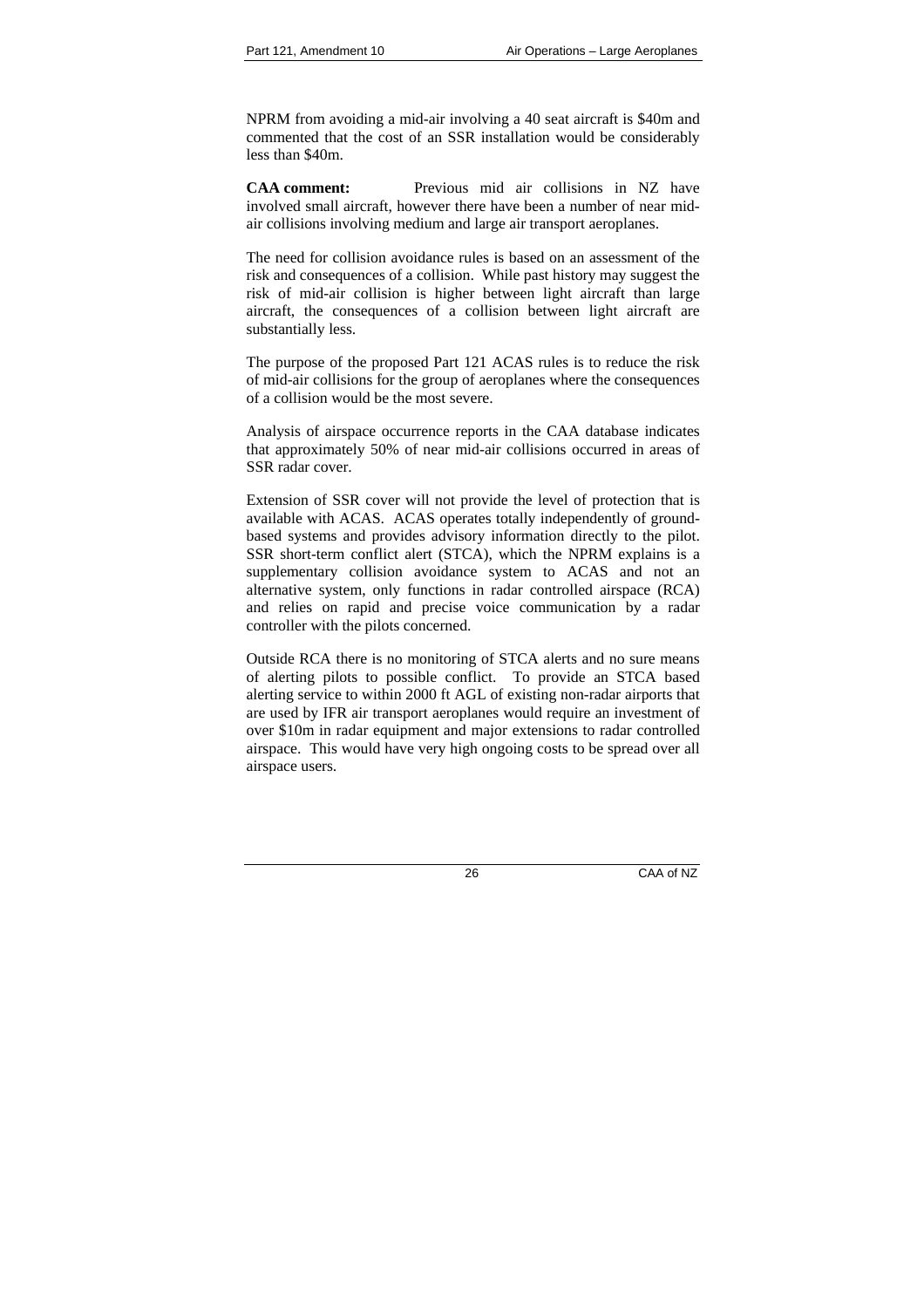CAA believes recreational airspace users would certainly oppose a large extension to radar controlled airspace on ease of access as well as cost grounds.

ACAS also has the benefit of providing MAC protection in oceanic areas where SSR coverage is not possible.

For these reasons CAA does not consider extension of SSR cover is an alternative to ACAS.

## *Transponder Specifications*

**GNZ submitted** that operation in "Mode A only" be required in TM airspace and requested that Part 91.247 be rewritten to provide for "Mode A only". GNZ commented that, considering the technical issues and the "right of way rule" it is appropriate to require airships, gliders and balloons to operate Mode A only in TM airspace.

**CAA Comment:** The ACAS rule does not change transponder equipment requirements for general aviation aircraft including gliders. Access to TM airspace has, since TM airspace was introduced, required Mode A and C (or Mode S) transponders with automatic pressure altitude reporting capability, although gliders and manned free balloons were excluded from the latter requirement until 1998.

Rule Part 91 A.22 requires each transponder (other than a Mode S transponder) to meet TSO C74c. TSO C74c requires the transponder to have Mode A and C capability with automatic pressure altitude reporting. This is also an ICAO standard.

Notwithstanding this rule requirement the CAA understands there may be a very small number of transponders fitted to recreational aircraft that have no Mode C capability at all. ACAS II requires Mode C replies (with or without encoded altitude data) to its interrogations to detect proximate transponders. As a transponder that has no Mode C capability cannot reply in Mode C it will be invisible to the ACAS II equipped aircraft.

The more prevalent situation is that recreational aircraft, particularly gliders, have Mode A and Mode C capable transponders that lack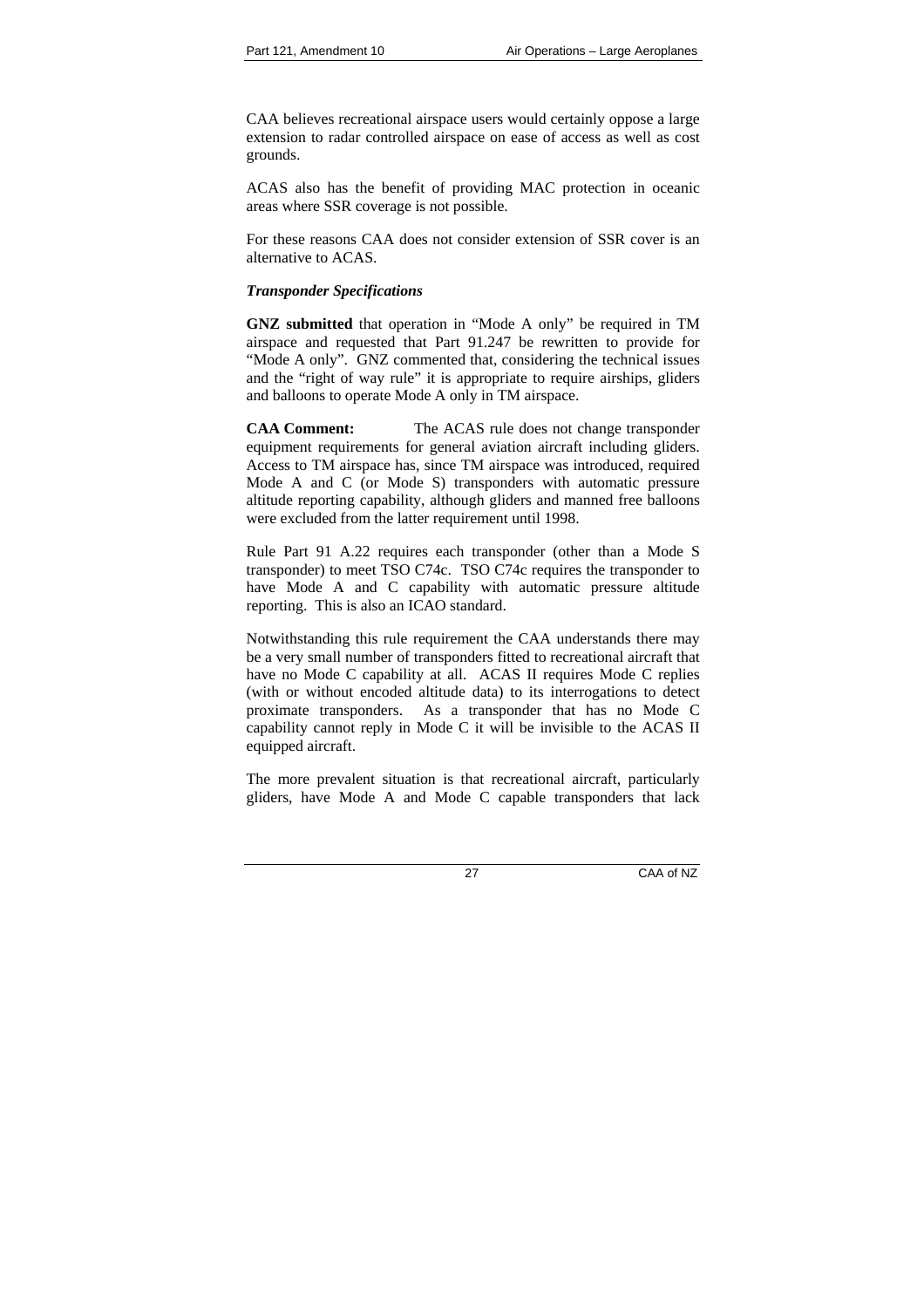automatic pressure altitude reporting capability because altitude encoders have not been fitted.

These transponders will operate in Mode A and Mode C when switched to the "ON" position, and will be detectable by an ACAS II equipped aircraft. However because no altitude data is transmitted resolution advisory data (RA) will not be available from ACAS. Traffic advisory data (TA) only will be available.

As very few transponders are truly "Mode A only", the issue is not "Mode A only" but whether or not automatic pressure altitude reporting is included in the transponder system fitted to the aircraft.

Transponder installations without an altitude encoder are much less effective for both ATC surveillance and ACAS collision avoidance. The ICAO Air Navigation Council has also emphasised the particular importance of pressure-altitude reporting transponders for ACAS and  $ATS<sup>6</sup>$ 

CAA research indicates that suitable encoders are available at relatively low cost to suit gliders.

For these reasons the CAA does not agree with GNZ that access to TM airspace with "Mode A only" (i.e. no automatic pressure altitude reporting capability) should be available "as of right" to non-powered aircraft. The CAA does agree that such aircraft should be able to request access to TM airspace and the air traffic control authority should give reasonable consideration to these requests. The Airways Corporation has agreed to do this.

**The Airways Corporation** submitted that the proposed re-writing of the Part 91.541 transponder requirements, while technically correct, could be misinterpreted. Specifically the Airways Corporation considered that proposed rule 91.541(a) and its reference to 91.237(c) may be interpreted as meaning that Mode C automatic pressure altitude reporting capability is not required for operation in TM airspace.

l

<sup>6</sup> ICAO State Letter AN 11/1.3.12-98/22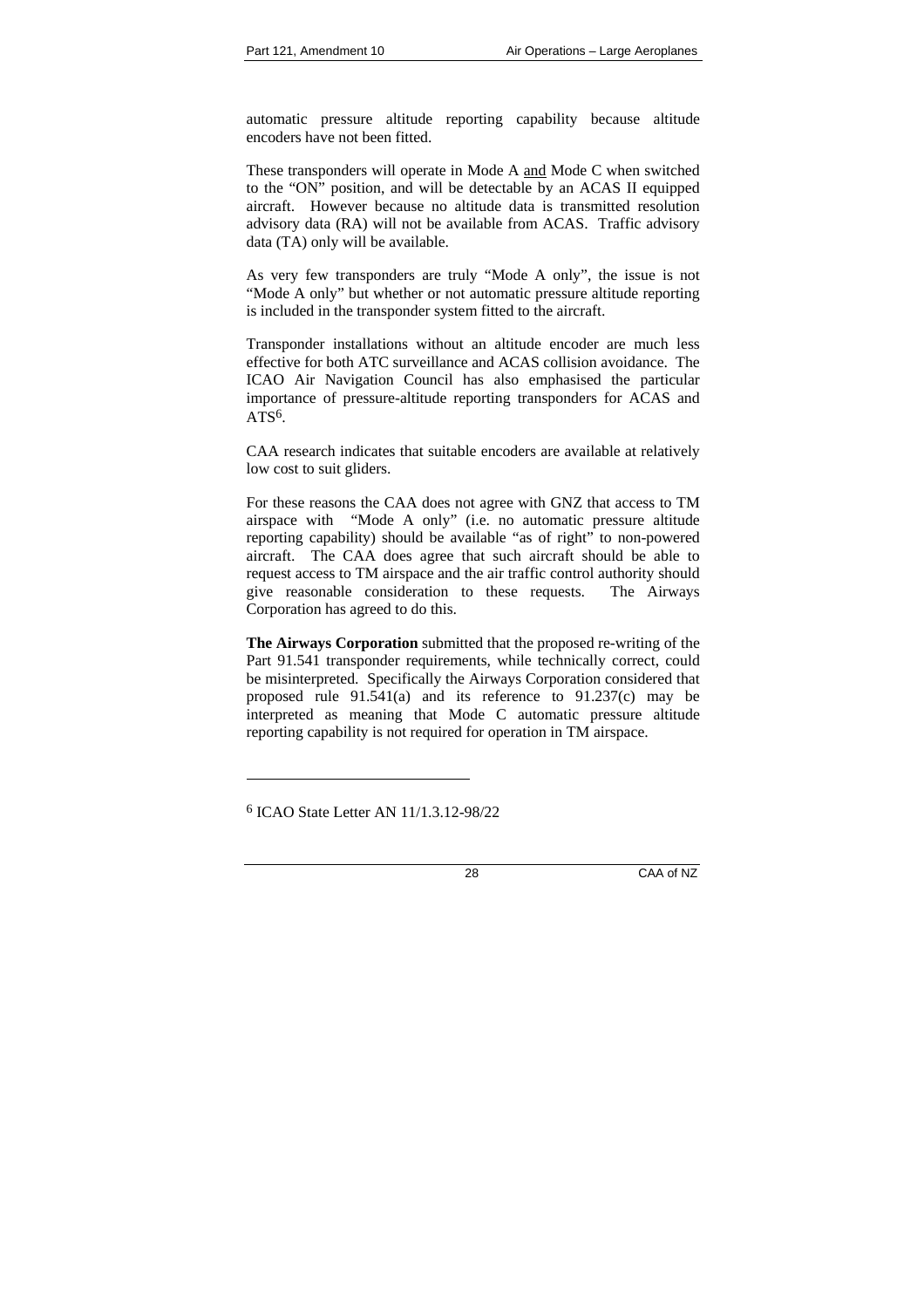The Airways Corporation requested that this aspect of the transponder rule be carefully explained in an associated advisory circular.

**CAA comment:** The CAA agrees with the Airways Corporation that  $91.541(a)$  when read in conjunction with  $91.247(c)(2)$ could be interpreted to mean automatic pressure altitude reporting is not required when in fact it is required by the transponder specifications in Part 91.

For this reason the final rule removes the reference to automatic pressure altitude reporting capability in  $91.247(c)(2)$  of the NPRM as an exception from transponder requirements contained in 91.541(a).

The final rule also changes rule 91.247(c) to clarify that the requirement to obtain specific authorisation for operation without an operable transponder only applies in TM airspace that is controlled airspace.

This is done to provide for future TM airspace that may be outside controlled airspace. The possible future designation of TM airspace outside controlled airspace has been extensively discussed with airspace users during the airspace review consultations held by CAA in late 2001 and 2002.

The Part 91 transponder rule changes will not exclude gliders or other aircraft unable to comply with the requirement for automatic pressure altitude reporting from TM that is within controlled airspace, but will require the pilots of such aircraft to follow transponder inoperative procedures when seeking access to TM airspace that is within controlled airspace.

The Airways Corporation has provided assurances to the CAA that as much flexibility as possible will be provided to accommodate nonpowered aircraft without Mode C pressure-altitude reporting capability, particularly in control zones and in the lower portions of TMA's. However in higher controlled airspace and around busy aerodromes Mode A and C with pressure-altitude reporting capability, whether by "squawk on request" or continuous, will be required.

The CAA considers that procedures in relation to transponder operation are best addressed in the NZ Aeronautical Information Publication rather than a CAA Advisory Circular.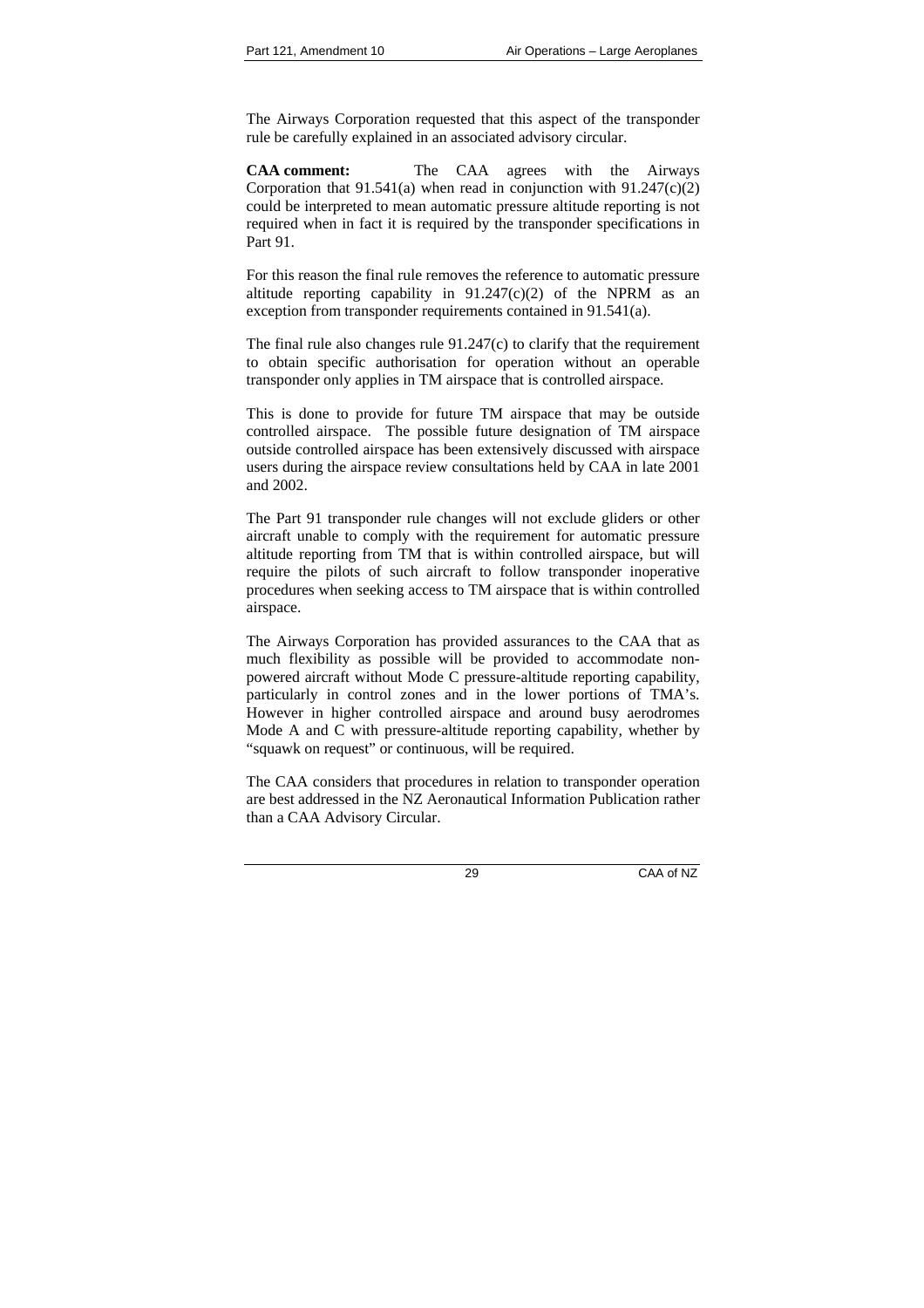**J Pierson** commented on the lack of consideration of position reporting and collision avoidance based on GPS/Mode S squitter position reports (ADS-B) in the NPRM. The commenter suggested that the Part 91.541 transponder and altitude reporting equipment requirements include a requirement that the transponder be capable of broadcasting 3-D position reports via Mode S squitter and that the requirement for a unique Mode S ID be deleted to allow "anonymous" position reporting.

**CAA Comment:** These proposals would require an upgrade of transponders fitted to the majority of NZ and foreign aeroplanes operating in New Zealand TM airspace and in many instances fitment of a GPS able to provide position-reporting data to a Mode S transponder.

Such changes are inappropriate ahead of the development of ICAO ADS-B standards that would require the use of Mode S squitter position report capability. Although it is keeping a watching brief on ADS-B technology, ICAO currently has no plans to publish SARPS and technical specifications for ADS-B based collision avoidance systems.

Before ADS-B becomes acceptable as an airborne collision avoidance technology there are major issues to be addressed, particularly the ability to co-ordinate collision avoidance with ACAS II equipped aircraft. Currently there is no international acceptance that transmission of ADS-B data will be via Mode S transponder.

The requirement for a unique Mode S address code for a Mode S equipped aircraft is fundamental to the functioning of radar surveillance and ACAS itself and CAA considers it would be most unwise to vary from the internationally accepted practice of unique Mode S aircraft addresses.

For the above reasons this proposed change was not included in the final rule.

## *Airspace and other ACAS Related Changes*

**GNZ submitted** that a fragmented approach had been taken by the CAA to ACAS rule making, TM airspace changes and transponder requirements. GNZ commented that the overall package of changes clearly includes: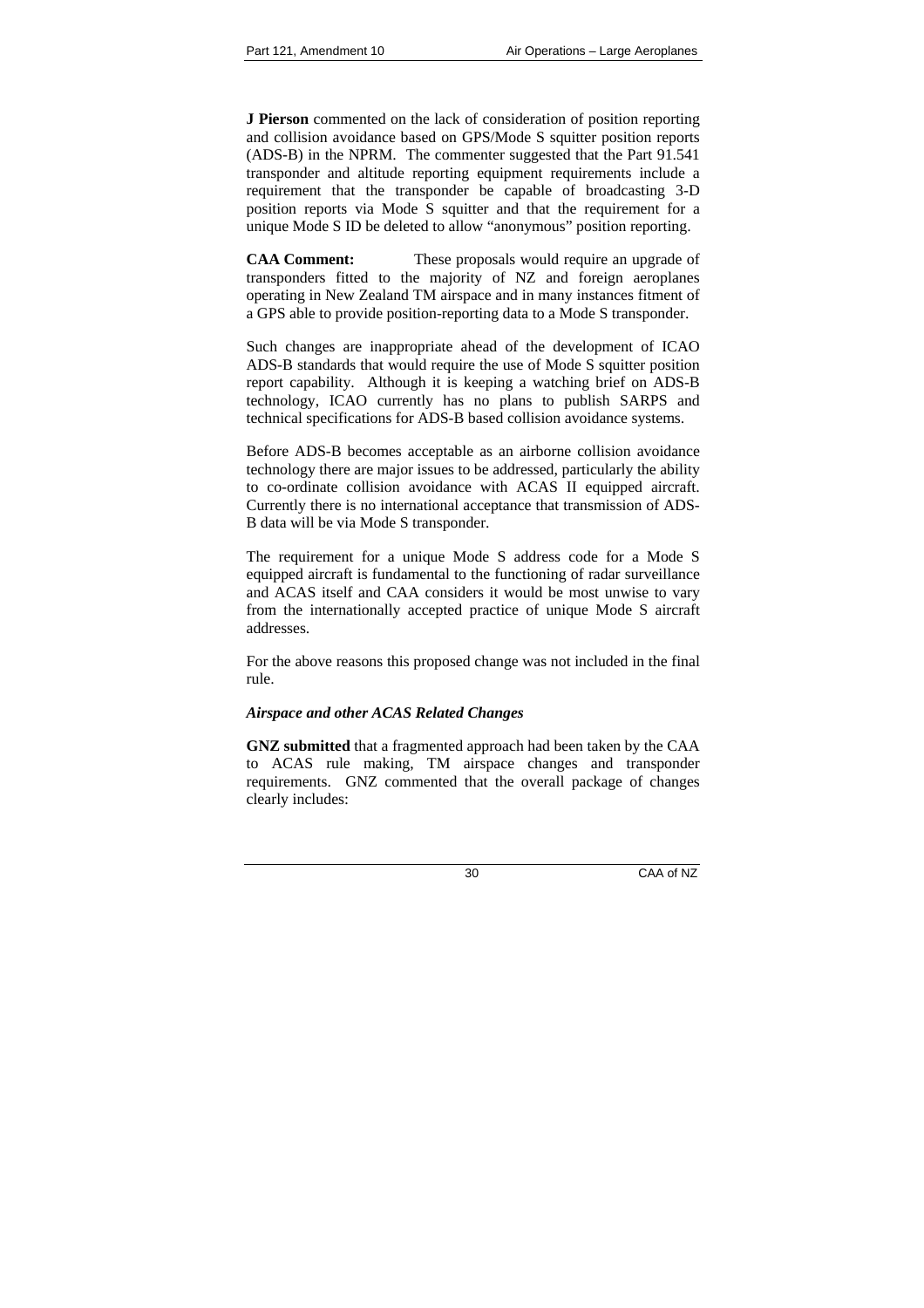- Equipment requirements for ACAS on Part 121 aeroplanes,
- Equipment requirements for ACAS on Part 125 aeroplanes,
- Redefinition of TM airspace, and
- Consequentially, equipment and operation requirements for all other aircraft if they operate in redefined TM airspace.

GNZ submitted that it is of real concern that the package of changes seems to involve a fundamental change in policies or principles regarding controlled airspace and that the proposals involving a fundamental change to existing policies regarding airspace have not been adequately presented and addressed in the appropriate forums.

GNZ added that, in its view, the approach of segmenting these elements and addressing them outside of the overall context of the proposed changes is flawed and consequentially the "rights" and operational requirements of all airspace users had not been appropriately or adequately considered or consulted on.

**CAA comment:** The CAA does not agree that a fragmented approach has been taken to these changes. Consultation has been proceeding in parallel on TM airspace changes and both TM airspace and transponder requirements were extensively discussed at the four TSG meetings preceding the release of the NPRM.

Both airspace changes and the rule making in relation to ACAS are following established procedures for industry consultation.

The extension of TM airspace to areas outside radar control and outside controlled airspace are not part of the ACAS rule although it is clearly beneficial to ACAS effectiveness if a greater number of aircraft are equipped with transponders. The NPRM identified the costs of equipping aeroplanes with ACAS and the benefits of avoiding one MAC involving a 40 seat Part 121 aeroplanes. This analysis is quite independent of any consideration of extensions to TM airspace.

The CAA estimates that Part 121 domestic aeroplanes currently operate approximately 80% of their total flight time in TM airspace and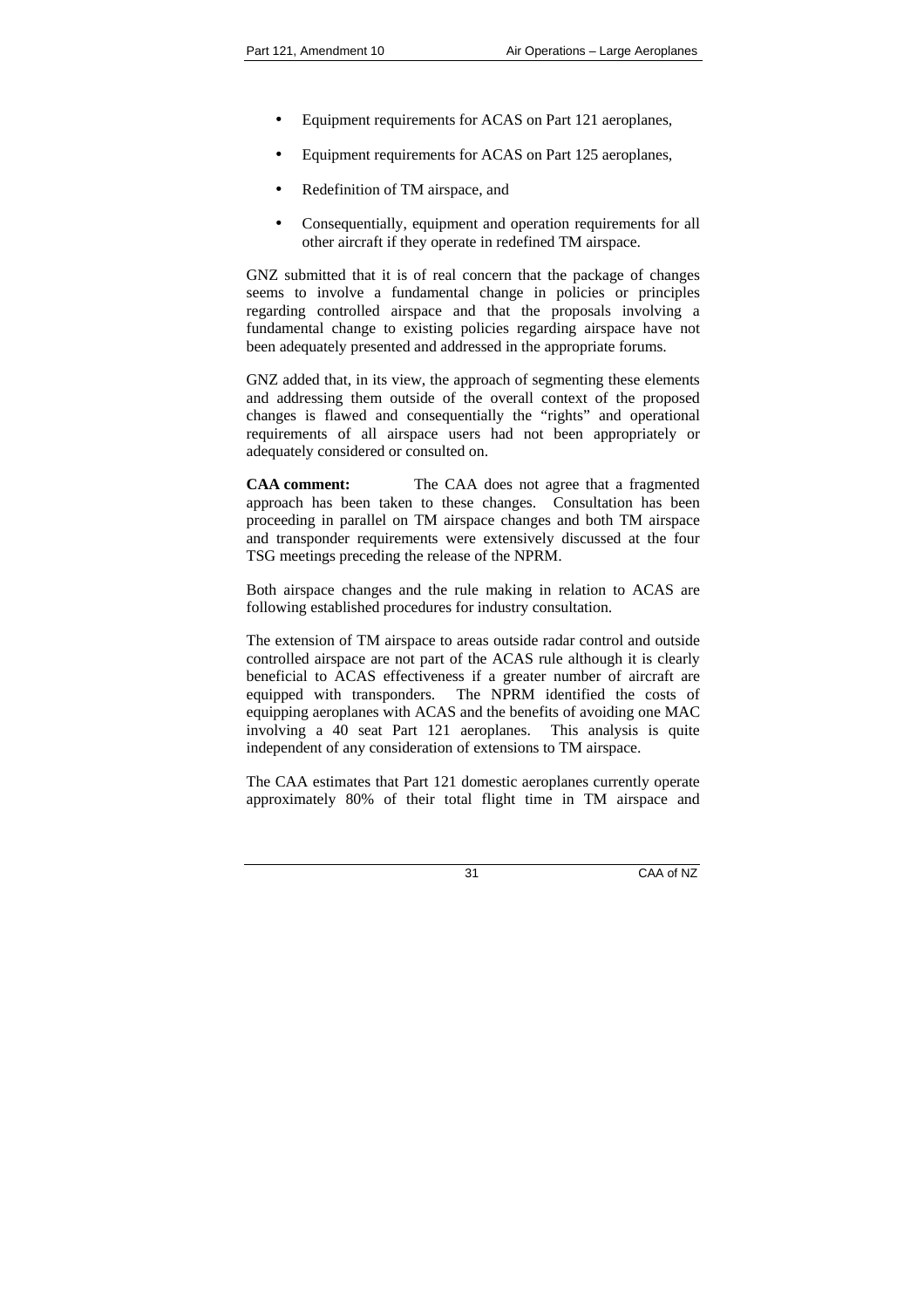considers that this is sufficient to justify the ACAS rule without it being necessary to increase TM airspace for Part 121 aeroplanes alone.

Any extension of TM airspace into uncontrolled airspace will require an amendment to Part 71 and justification through the airspace review process7.

## *ICAO Obligations*

l

**Aaleda Systems** submitted that strict compliance with ICAO obligations is not necessary and that the CAA's ICAO obligations may be met in a number of ways. Aaleda Systems suggested that an entirely valid alternative to strict implementation of an ICAO standard or recommended practice is to notify ICAO of a State difference, so long as there is a proper basis for the difference.

**CAA Comment:** The commenter provided no suggestions as to what may constitute a "proper basis" for a difference.

The CAA acknowledges that although under Article 37 of the Convention States are not obliged to implement ICAO SARPS, differences may be filed, but in filing a difference States are required to advise when full compliance will be achieved.

However, as a signatory to the 1944 Chicago Convention, which provides for agreed worldwide standards for the regulation of civil aviation through ICAO, New Zealand is obligated to adopt ICAO SARPS to the greatest extent it considers reasonable. The development of the CAA rules over recent years has been based on progressively adopting SARPS wherever this can be done at reasonable cost.

The economic burden of the ACAS rule identified by industry relates almost entirely to the retrofit requirements for existing aeroplanes. The final rule provides significant relief by delaying ACAS compliance dates up to four years beyond that required under ICAO standards and also

 $7$  Extension of TM airspace within controlled airspace would not require an amendment to Part 71 but would still require justification through the airspace review process and would be confined to areas of radar cover.